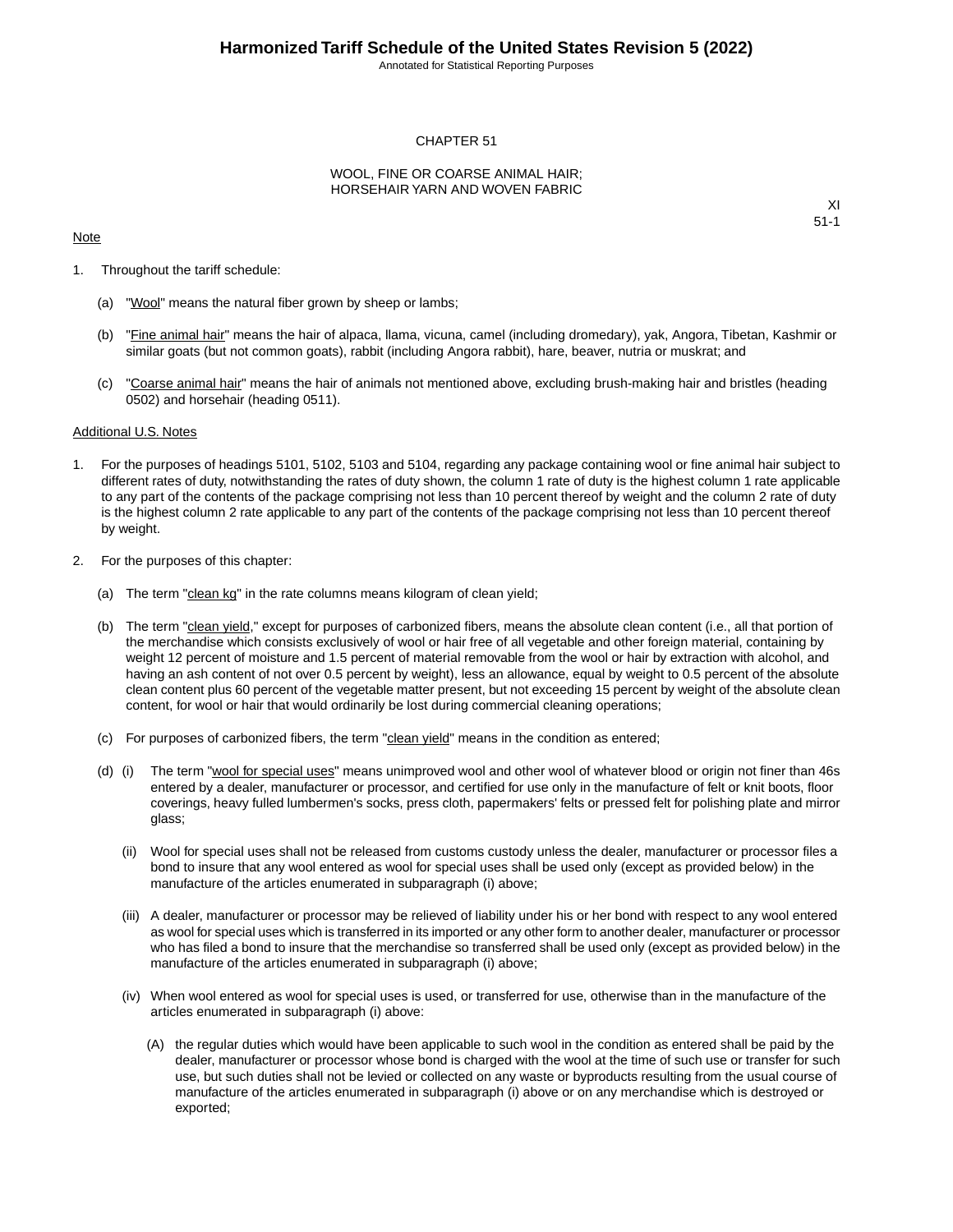Annotated for Statistical Reporting Purposes

Additional U.S. Notes (con.) XI 51-2

- (B) if prior to such use or transfer for such use there shall have been combined or mixed with such wool any other merchandise, the whole of the combination or mixture shall be regarded as being composed of wool entered as wool for special uses, unless the dealer, manufacturer or processor liable for the payment of the duties shall establish the quantity of bonded wool in such combination or mixture;
- (C) every dealer, manufacturer or processor who has given a bond pursuant to the provisions for wool for special uses shall report any transfer or use of merchandise contrary to the terms of the bond, within 30 days after such transfer or use, to the district director of customs in whose district the bond is filed, and for failure to so report such dealer, manufacturer or processor shall be liable to a penalty (in addition to the duties provided for) equal to the value of the merchandise so transferred or used at the time and place of such transfer or use; and
- (D) the clean yield of any wool shall be deemed to be 100 percent, unless the actual clean yield has been determined by suitable tests and such use or transfer for use occurs not later than 3 years after the date of entry of such wool;
- (e) The term "unimproved wool" means Aleppo, Arabian, Bagdad, Black Spanish, Chinese, Cordova, Cyprus, Donskoi, East Indian, Ecuadorean, Egyptian, Georgian, Haslock, Iceland, Karakul, Kerry, Manchurian, Mongolian, Oporto, Persian, Pyrenean, Sardinian, Scotch Blackface, Sistan, Smyrna, Sudan, Syrian, Tibetan, Turkestan, Valparaiso or Welsh Mountain wool and similar wool not improved by the admixture of merino or English blood; and
- (f) The standards for determining grades of wool shall be those which are established from time to time by the Secretary of Agriculture pursuant to law and which are in effect on the date of importation of the wool.

#### Compiler's Note

The provisions of subchapter II of chapter 99 (Miscellaneous Tariff Bills or MTBs), the provisions of the Generalized System of Preferences (GSP) found in General Note 4 and most product exclusions from the additional tariffs on products of China in subchapter III of chapter 99 expired on December 31, 2020. However, no endnotes or footnotes relating to these provisions have been deleted as of the issue date of this edition.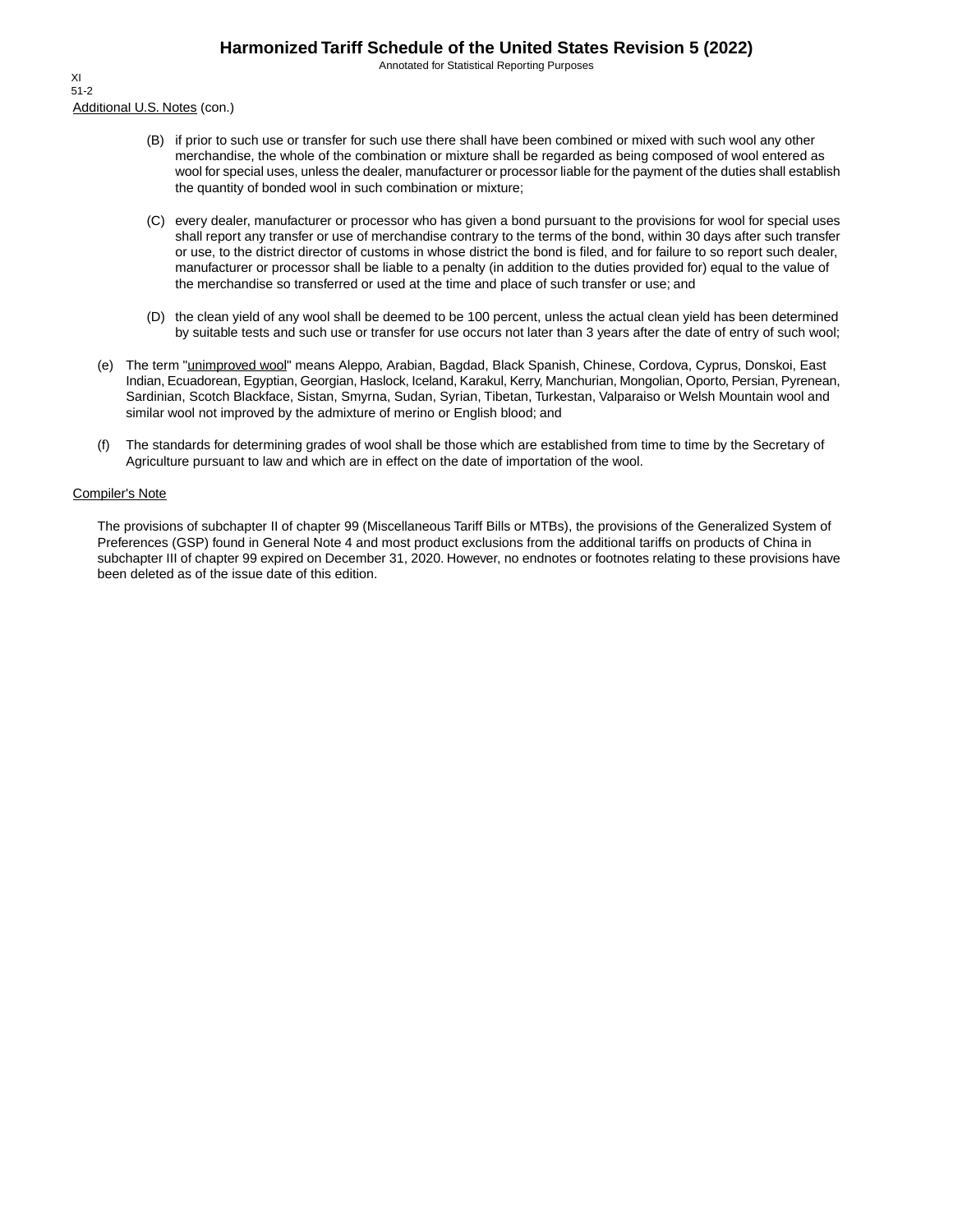Annotated for Statistical Reporting Purposes

| Heading/        | Stat.       |                                                                                     | Unit                           |         | Rates of Duty                                                           |                     |
|-----------------|-------------|-------------------------------------------------------------------------------------|--------------------------------|---------|-------------------------------------------------------------------------|---------------------|
| Subheading      | Suf-<br>fix | <b>Article Description</b>                                                          | of<br>Quantity                 | General | 1<br>Special                                                            | 2                   |
| 5101<br>5101.11 |             | Wool, not carded or combed:<br>Greasy, including fleece-washed wool:<br>Shorn wool: |                                |         |                                                                         |                     |
| 5101.11.10 00   |             | Unimproved wool; other wool, not finer than 46s:                                    | cy kg Free <sup>1/</sup>       |         |                                                                         | Free, under         |
| 5101.11.20 00   |             | Other:<br>Unimproved wool; other wool, not finer                                    | ka                             |         |                                                                         | bond                |
|                 |             |                                                                                     | cy kg Free <sup>1/</sup><br>ka |         |                                                                         | 55.1¢/clean kg      |
| 5101.11.40 00   |             | Other wool, finer than 40s but not finer                                            | cy kg Free <sup>1/</sup><br>kg |         |                                                                         | 66.1¢/clean kg      |
| 5101.11.50 00   |             |                                                                                     | ka                             |         |                                                                         | 77.2¢/clean kg      |
| 5101.11.60      |             |                                                                                     |                                |         | Free (AU, BH, CL,<br>CO, E, IL, JO, KR,<br>MA, OM, P, PA,<br>PE, S, SG) | 77.2¢/clean kg      |
|                 | 30          |                                                                                     | ka                             |         |                                                                         |                     |
| 5101.19         | 60          | Other:                                                                              | kg                             |         |                                                                         |                     |
| 5101.19.10 00   |             | Unimproved wool; other wool, not finer than 46s:                                    | cy kg Free <sup>1/</sup><br>kg |         |                                                                         | Free, under<br>bond |
| 5101.19.20 00   |             | Other:<br>Unimproved wool; other wool, not finer                                    | cy kg Free <sup>1/</sup>       |         |                                                                         | 55.1¢/clean kg      |
| 5101.19.40 00   |             | Other wool, finer than 40s but not finer                                            | kg<br>cy kg Free <sup>1/</sup> |         |                                                                         | 66.1¢/clean kg      |
| 5101.19.50 00   |             |                                                                                     | ka                             |         |                                                                         | 77.2¢/clean kg      |
| 5101.19.60      |             |                                                                                     | ka                             |         | Free (AU, BH, CL,<br>CO, E, IL, JO, KR,<br>MA, OM, P, PA,               | 77.2¢/clean kg      |
|                 | 30          |                                                                                     | cy kg<br>kg                    |         | PE, S, SG)                                                              |                     |
|                 | 60          |                                                                                     | cy kg<br>kg                    |         |                                                                         |                     |
|                 |             |                                                                                     |                                |         |                                                                         |                     |
|                 |             |                                                                                     |                                |         |                                                                         |                     |
|                 |             |                                                                                     |                                |         |                                                                         |                     |
|                 |             |                                                                                     |                                |         |                                                                         |                     |
|                 |             |                                                                                     |                                |         |                                                                         |                     |
|                 |             |                                                                                     |                                |         |                                                                         |                     |
|                 |             |                                                                                     |                                |         |                                                                         |                     |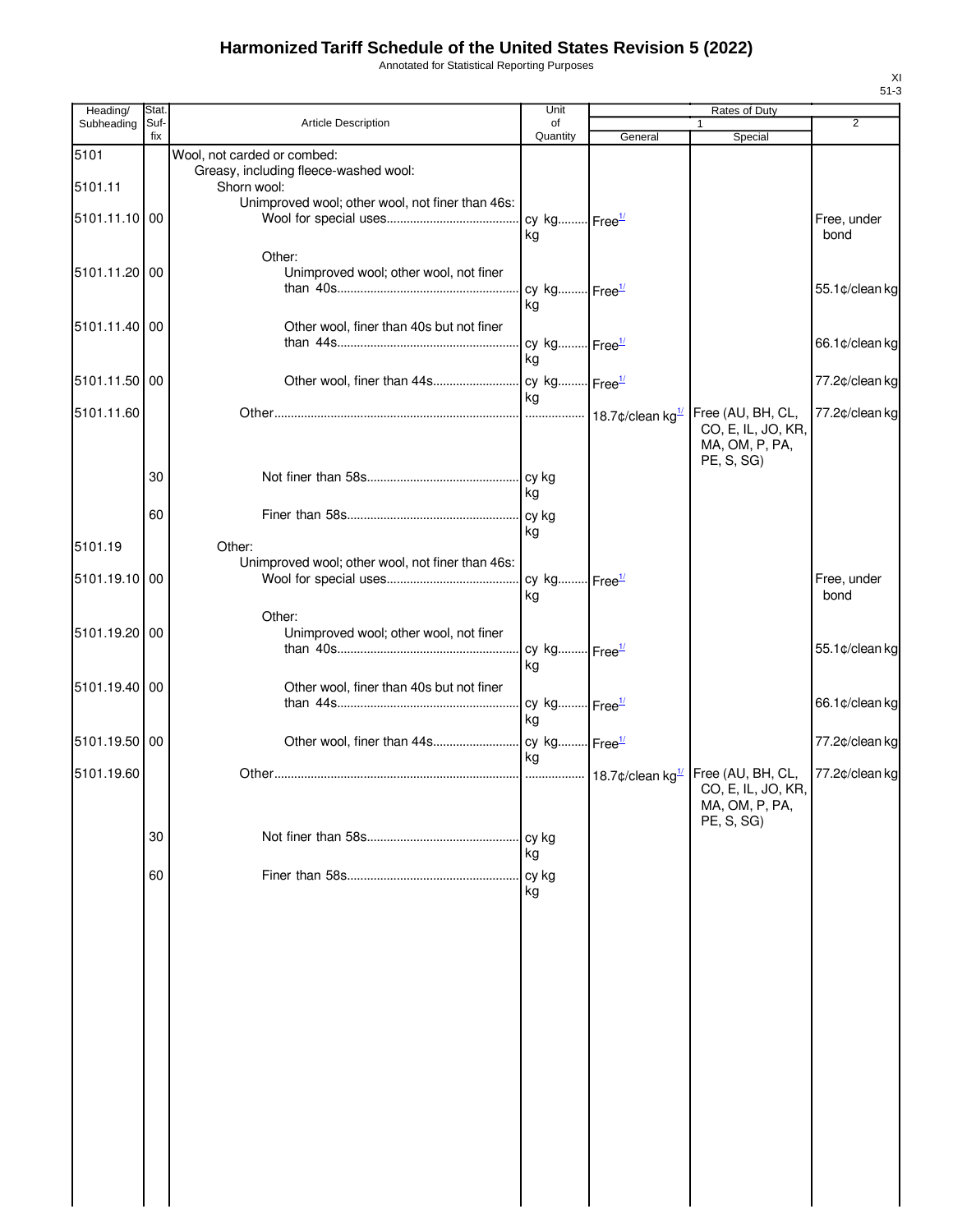Annotated for Statistical Reporting Purposes

| Heading/      | Stat.       |                                                       | Unit                     |         | Rates of Duty                                                        |                      |
|---------------|-------------|-------------------------------------------------------|--------------------------|---------|----------------------------------------------------------------------|----------------------|
| Subheading    | Suf-<br>fix | Article Description                                   | of<br>Quantity           | General | 1<br>Special                                                         | $\overline{2}$       |
| 5101 (con.)   |             | Wool, not carded or combed: (con.)                    |                          |         |                                                                      |                      |
|               |             | Degreased, not carbonized:                            |                          |         |                                                                      |                      |
| 5101.21       |             | Shorn wool:<br>Not processed in any manner beyond the |                          |         |                                                                      |                      |
|               |             | degreased condition:                                  |                          |         |                                                                      |                      |
|               |             | Unimproved wool; other wool, not finer than           |                          |         |                                                                      |                      |
|               |             | 46s:                                                  |                          |         |                                                                      |                      |
| 5101.21.10 00 |             |                                                       |                          |         |                                                                      | Free, under<br>bond  |
|               |             |                                                       | kg                       |         |                                                                      |                      |
| 5101.21.15 00 |             | Other:<br>Unimproved wool; other wool, not finer      |                          |         |                                                                      |                      |
|               |             |                                                       | cy kg Free <sup>1/</sup> |         |                                                                      | 59.5¢/clean kg       |
|               |             |                                                       | kg                       |         |                                                                      |                      |
| 5101.21.30 00 |             | Other wool, finer than 40s but not finer              |                          |         |                                                                      |                      |
|               |             |                                                       | cy kg Free <sup>1/</sup> |         |                                                                      | 70.6¢/clean kg       |
|               |             |                                                       | kg                       |         |                                                                      |                      |
| 5101.21.35    | 00          | Other wool, finer than 44s                            | cy kg Free <sup>1/</sup> |         |                                                                      | 81.6¢/clean kg       |
| 5101.21.40    |             |                                                       | kg                       |         | Free (AU, BH, CL,                                                    | 81.6¢/clean kg       |
|               |             |                                                       |                          |         | CO, E, IL, JO, KR,                                                   |                      |
|               |             |                                                       |                          |         | MA, OM, P, PA,                                                       |                      |
|               |             |                                                       |                          |         | PE, S, SG)                                                           |                      |
|               | 30          |                                                       | cy kg<br>kg              |         |                                                                      |                      |
|               | 60          |                                                       | cy kg                    |         |                                                                      |                      |
|               |             |                                                       | kg                       |         |                                                                      |                      |
|               |             | Other:                                                |                          |         |                                                                      |                      |
| 5101.21.65    | 00          | Unimproved wool; other wool, not finer than           |                          |         |                                                                      |                      |
|               |             |                                                       | kg Free <sup>1/</sup>    |         |                                                                      | $81.6$ ¢/kg +<br>20% |
| 5101.21.70 00 |             |                                                       |                          |         |                                                                      |                      |
|               |             |                                                       |                          |         | kg 6.5¢/kg + 5.3% <sup>1/</sup> Free (AU, BH, CL,<br>CO, IL, JO, KR, | $81.6$ ¢/kg +<br>20% |
|               |             |                                                       |                          |         | MA, OM, P, PA,                                                       |                      |
|               |             |                                                       |                          |         | PE, S, SG)                                                           |                      |
|               |             |                                                       |                          |         |                                                                      |                      |
|               |             |                                                       |                          |         |                                                                      |                      |
|               |             |                                                       |                          |         |                                                                      |                      |
|               |             |                                                       |                          |         |                                                                      |                      |
|               |             |                                                       |                          |         |                                                                      |                      |
|               |             |                                                       |                          |         |                                                                      |                      |
|               |             |                                                       |                          |         |                                                                      |                      |
|               |             |                                                       |                          |         |                                                                      |                      |
|               |             |                                                       |                          |         |                                                                      |                      |
|               |             |                                                       |                          |         |                                                                      |                      |
|               |             |                                                       |                          |         |                                                                      |                      |
|               |             |                                                       |                          |         |                                                                      |                      |
|               |             |                                                       |                          |         |                                                                      |                      |
|               |             |                                                       |                          |         |                                                                      |                      |
|               |             |                                                       |                          |         |                                                                      |                      |
|               |             |                                                       |                          |         |                                                                      |                      |
|               |             |                                                       |                          |         |                                                                      |                      |
|               |             |                                                       |                          |         |                                                                      |                      |
|               |             |                                                       |                          |         |                                                                      |                      |
|               |             |                                                       |                          |         |                                                                      |                      |
|               |             |                                                       |                          |         |                                                                      |                      |
|               |             |                                                       |                          |         |                                                                      |                      |
|               |             |                                                       |                          |         |                                                                      |                      |
|               |             |                                                       |                          |         |                                                                      |                      |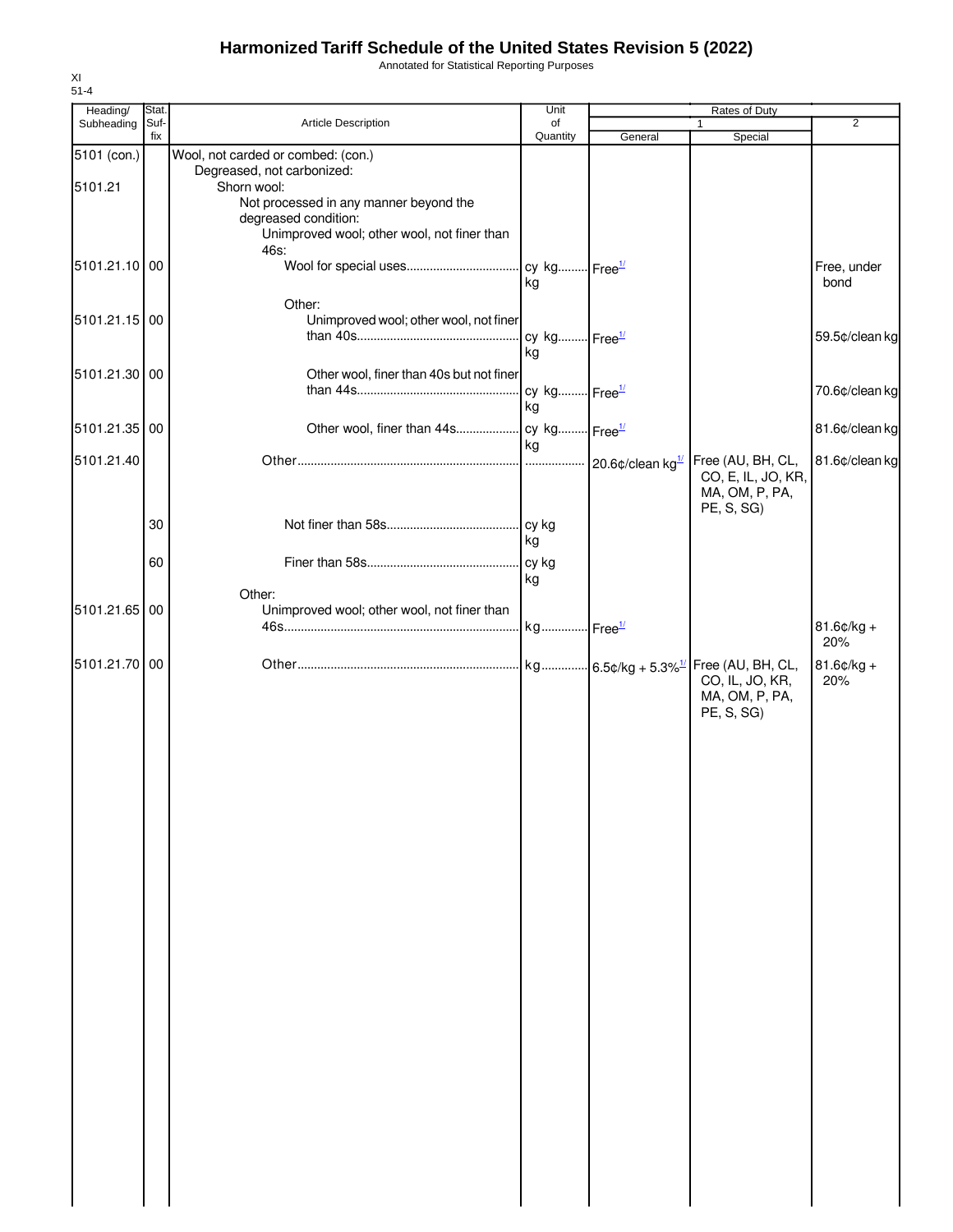Annotated for Statistical Reporting Purposes

| Heading/      | Stat        |                                                                                 | Unit           |         | Rates of Duty                        | $\overline{2}$      |
|---------------|-------------|---------------------------------------------------------------------------------|----------------|---------|--------------------------------------|---------------------|
| Subheading    | Suf-<br>fix | <b>Article Description</b>                                                      | of<br>Quantity | General | $\mathbf{1}$<br>Special              |                     |
| 5101 (con.)   |             | Wool, not carded or combed: (con.)                                              |                |         |                                      |                     |
| 5101.29       |             | Degreased, not carbonized: (con.)<br>Other:                                     |                |         |                                      |                     |
|               |             | Not processed in any manner beyond the                                          |                |         |                                      |                     |
|               |             | degreased condition:<br>Unimproved wool; other wool, not finer than             |                |         |                                      |                     |
|               |             | 46s:                                                                            |                |         |                                      |                     |
| 5101.29.10 00 |             |                                                                                 | kg             |         |                                      | Free, under<br>bond |
|               |             | Other:                                                                          |                |         |                                      |                     |
| 5101.29.15 00 |             | Unimproved wool; other wool, not finer                                          |                |         |                                      |                     |
|               |             |                                                                                 | kg             |         |                                      | 59.6¢/clean kg      |
| 5101.29.30 00 |             | Other wool, finer than 40s but not finer                                        |                |         |                                      |                     |
|               |             |                                                                                 |                |         |                                      | 70.6¢/clean kg      |
|               |             |                                                                                 | kg             |         |                                      |                     |
| 5101.29.35 00 |             |                                                                                 | <b>kg</b>      |         |                                      | 81.6¢/clean kg      |
| 5101.29.40    |             |                                                                                 |                |         | Free (AU, BH, CL,                    | 81.6¢/clean kg      |
|               |             |                                                                                 |                |         | CO, E, IL, JO, KR,                   |                     |
|               |             |                                                                                 |                |         | MA, OM, P, PA,<br>PE, S, SG          |                     |
|               | 30          |                                                                                 |                |         |                                      |                     |
|               |             |                                                                                 | l ka           |         |                                      |                     |
|               | 60          |                                                                                 | kg             |         |                                      |                     |
|               |             | Other:                                                                          |                |         |                                      |                     |
| 5101.29.65 00 |             | Unimproved wool; other wool, not finer than                                     |                |         |                                      | $81.6¢/kg +$        |
|               |             |                                                                                 |                |         |                                      | 20%                 |
| 5101.29.70 00 |             |                                                                                 |                |         | Free (AU, BH, CL,                    | $81.6$ ¢/kg +       |
|               |             |                                                                                 |                |         | CO, IL, JO, KR,<br>MA, OM, P, PA,    | 20%                 |
|               |             |                                                                                 |                |         | PE, S, SG)                           |                     |
| 5101.30       |             | Carbonized:<br>Not processed in any manner beyond the carbonized                |                |         |                                      |                     |
|               |             | condition:                                                                      |                |         |                                      |                     |
| 5101.30.10 00 |             | Unimproved wool; other wool, not finer than 40s kg Free <sup>1/</sup>           |                |         |                                      | 75.1¢/kg            |
| 5101.30.15 00 |             | Other wool, finer than 40s but not finer than 44s kg Free <sup>1/</sup>         |                |         |                                      | 86.1¢/kg            |
| 5101.30.30 00 |             | Other wool, finer than 44s but not finer than 46s kg Free <sup>1/</sup>         |                |         |                                      | 97¢/kg              |
| 5101.30.40 00 |             |                                                                                 |                |         | Free (AU, BH, CL,                    | 97¢/kg              |
|               |             |                                                                                 |                |         | CO, E, IL, JO, KR,<br>MA, OM, P, PA, |                     |
|               |             |                                                                                 |                |         | PE, S, SG)                           |                     |
| 5101.30.65 00 |             | Other:<br>Unimproved wool; other wool, not finer than 46s kg Free <sup>1/</sup> |                |         |                                      | $81.6$ ¢/kg +       |
|               |             |                                                                                 |                |         |                                      | 20%                 |
| 5101.30.70 00 |             |                                                                                 |                |         | Free (AU, BH, CL,                    | $81.6$ ¢/kg +       |
|               |             |                                                                                 |                |         | CO, IL, JO, KR,<br>MA, OM, P, PA,    | 20%                 |
|               |             |                                                                                 |                |         | PE, S, SG)                           |                     |
|               |             |                                                                                 |                |         |                                      |                     |
|               |             |                                                                                 |                |         |                                      |                     |
|               |             |                                                                                 |                |         |                                      |                     |
|               |             |                                                                                 |                |         |                                      |                     |
|               |             |                                                                                 |                |         |                                      |                     |
|               |             |                                                                                 |                |         |                                      |                     |
|               |             |                                                                                 |                |         |                                      |                     |
|               |             |                                                                                 |                |         |                                      |                     |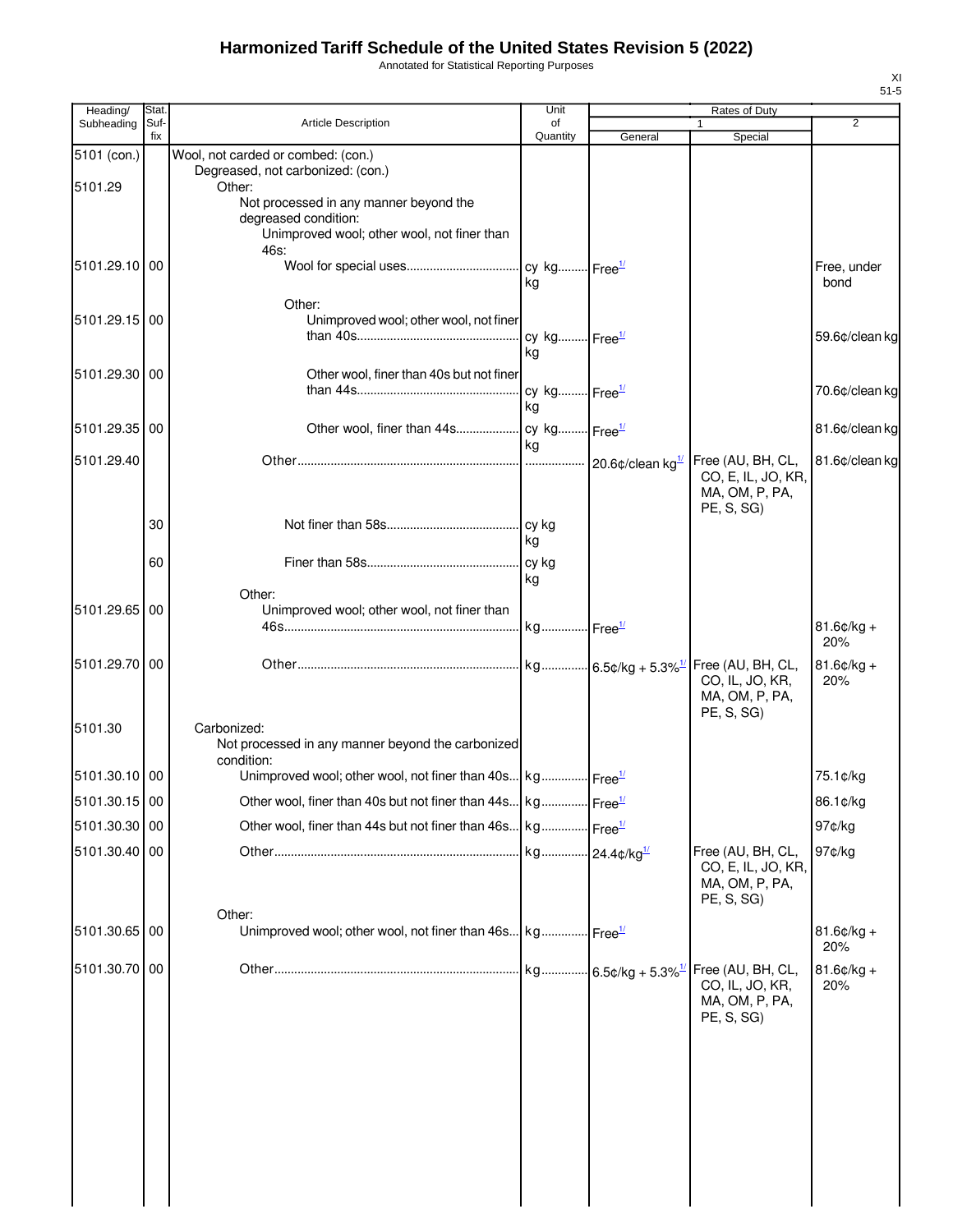Annotated for Statistical Reporting Purposes

| Heading/      | Stat        |                                                                             | Unit           |                       | Rates of Duty                                  |                |
|---------------|-------------|-----------------------------------------------------------------------------|----------------|-----------------------|------------------------------------------------|----------------|
| Subheading    | Suf-<br>fix | <b>Article Description</b>                                                  | of<br>Quantity | General               | 1<br>Special                                   | 2              |
| 5102          |             | Fine or coarse animal hair, not carded or combed:                           |                |                       |                                                |                |
| 5102.11       |             | Fine animal hair:<br>Of Kashmir (cashmere) goats:                           |                |                       |                                                |                |
| 5102.11.10 00 |             | Not processed in any manner beyond the                                      |                |                       |                                                |                |
|               |             |                                                                             |                |                       | Free (AU, BH, CL,                              | 46.3¢/clean kg |
|               |             |                                                                             | kg             |                       | CO, E, IL, JO, KR,<br>MA, OM, P, PA,           |                |
|               |             |                                                                             |                |                       | PE, S, SG)                                     |                |
| 5102.11.90 00 |             |                                                                             |                |                       | Free (AU, BH, CL,                              | $81.6$ ¢/kg +  |
|               |             |                                                                             | kg             |                       | CO, IL, JO, KR,                                | 20%            |
|               |             |                                                                             |                |                       | MA, OM, P, PA,<br>PE, S, SG)                   |                |
| 5102.19       |             | Other:                                                                      |                |                       |                                                |                |
|               |             | Not processed in any manner beyond the                                      |                |                       |                                                |                |
| 5102.19.20 00 |             | degreased or carbonized condition:                                          |                |                       | Free (AU, BH, CL,                              | 55¢/clean kg   |
|               |             |                                                                             | kg             |                       | CO, E, IL, JO, KR,                             |                |
|               |             |                                                                             |                |                       | MA, OM, P, PA,                                 |                |
|               |             |                                                                             |                |                       | PE, S, SG)                                     |                |
| 5102.19.60    |             |                                                                             |                | $0.4\%$ <sup>1/</sup> | Free (A, AU, BH, CL, 6.9%<br>CO, D, E, IL, JO, |                |
|               |             |                                                                             |                |                       | KR, MA, OM, P,                                 |                |
|               | 30          |                                                                             |                |                       | PA, PE, S, SG)                                 |                |
|               |             |                                                                             | ka             |                       |                                                |                |
|               | 60          |                                                                             |                |                       |                                                |                |
|               |             |                                                                             | kg             |                       |                                                |                |
| 5102.19.80 00 |             | Other:                                                                      |                |                       |                                                | 35%            |
| 5102.19.90 00 |             |                                                                             |                |                       | Free (AU, BH, CL,                              | $81.6$ ¢/kg +  |
|               |             |                                                                             |                |                       | CO, IL, JO, KR,                                | 20%            |
|               |             |                                                                             |                |                       | MA, OM, P, PA,                                 |                |
| 5102.20.00 00 |             |                                                                             |                |                       | PE, S, SG)                                     | Free           |
| 5103          |             | Waste of wool or of fine or coarse animal hair, including yarn              |                |                       |                                                |                |
|               |             | waste but excluding garnetted stock:                                        |                |                       |                                                |                |
| 5103.10.00 00 |             |                                                                             |                |                       | Free (A, AU, BH, CL, 50.7¢/kg                  |                |
|               |             |                                                                             |                |                       | CO, D, E, IL, JO,<br>KR, MA, OM, P,            |                |
|               |             |                                                                             |                |                       | PA, PE, S, SG)                                 |                |
| 5103.20.00 00 |             |                                                                             |                |                       | Free (A, AU, BH, CL, 55.1¢/kg                  |                |
|               |             |                                                                             |                |                       | CO, D, E, IL, JO,                              |                |
|               |             |                                                                             |                |                       | KR, MA, OM, P,<br>PA, PE, S, SG)               |                |
| 5103.30.00 00 |             |                                                                             |                | $7\%$ <sup>1/</sup>   | Free (AU, BH, CL,                              | 30%            |
|               |             |                                                                             |                |                       | CO, E, IL, JO, KR,                             |                |
|               |             |                                                                             |                |                       | MA, OM, P, PA,<br>PE, S, SG)                   |                |
|               |             | 5104.00.00   00 Garnetted stock of wool or of fine or coarse animal hair kg |                |                       |                                                | 57.3¢/kg       |
|               |             |                                                                             |                |                       |                                                |                |
|               |             |                                                                             |                |                       |                                                |                |
|               |             |                                                                             |                |                       |                                                |                |
|               |             |                                                                             |                |                       |                                                |                |
|               |             |                                                                             |                |                       |                                                |                |
|               |             |                                                                             |                |                       |                                                |                |
|               |             |                                                                             |                |                       |                                                |                |
|               |             |                                                                             |                |                       |                                                |                |
|               |             |                                                                             |                |                       |                                                |                |
|               |             |                                                                             |                |                       |                                                |                |
|               |             |                                                                             |                |                       |                                                |                |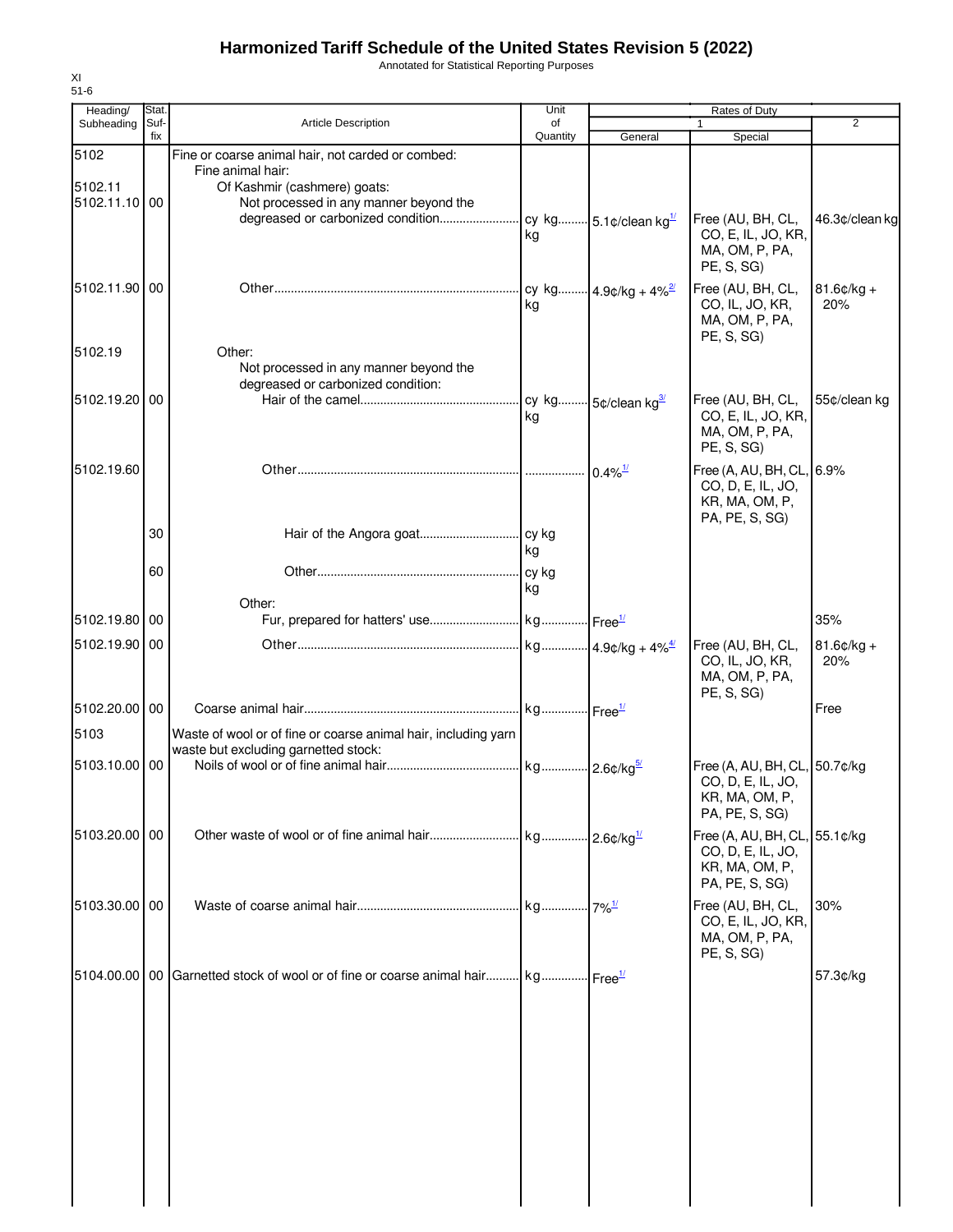Annotated for Statistical Reporting Purposes

| Heading/           | Stat. |                                                                                                                        | Unit     |         | Rates of Duty                                                        |                      |
|--------------------|-------|------------------------------------------------------------------------------------------------------------------------|----------|---------|----------------------------------------------------------------------|----------------------|
| Subheading         | Suf-  | <b>Article Description</b>                                                                                             | of       |         |                                                                      | $\overline{2}$       |
| 5105               | fix   | Wool and fine or coarse animal hair, carded or combed                                                                  | Quantity | General | Special                                                              |                      |
| 5105.10.00 00      |       | (including combed wool in fragments):                                                                                  |          |         | CO, IL, JO, KR,<br>MA, OM, P, PA,<br>PE, S, SG                       | $81.6¢/kg +$<br>20%  |
| 5105.21.00 00      |       | Wool tops and other combed wool:                                                                                       |          |         | Free (AU, BH, CL,<br>CO, IL, JO, KR,<br>MA, OM, P, PA,<br>PE, S, SG) | $81.6$ ¢/kg +<br>20% |
| 5105.29.00 00      |       |                                                                                                                        |          |         | CO, IL, JO, KR,<br>MA, OM, P, PA,<br>PE, S, SG)                      | $81.6$ ¢/kg +<br>20% |
| 5105.31.00 00      |       | Fine animal hair, carded or combed:                                                                                    |          |         | CO, IL, JO, KR,<br>MA, OM, P, PA,<br>PE, S, SG)                      | $81.6$ ¢/kg +<br>20% |
| 5105.39.00 00      |       |                                                                                                                        |          |         | CO, IL, JO, KR,<br>MA, OM, P, PA,<br>PE, S, SG)                      | 81.6¢/kg<br>$+20%$   |
| 5105.40.00 00      |       |                                                                                                                        |          |         |                                                                      | 20%                  |
| 5106<br>5106.10.00 |       | Yarn of carded wool, not put up for retail sale:<br>Containing 85 percent or more by weight of wool   6% <sup>1/</sup> |          |         | Free (AU, BH, CL,<br>CO, IL, JO, KR,<br>MA, OM, P, PA,<br>PE, S, SG) | 55.5%                |
|                    | 10    | Of which the average fiber diameter is not less than                                                                   |          |         |                                                                      |                      |
|                    | 90    |                                                                                                                        |          |         |                                                                      |                      |
| 5106.20.00         | 00    | Containing less than 85 percent by weight of wool (400) kg 6% <sup>1/</sup>                                            |          |         | Free (AU, BH, CL,<br>CO, IL, JO, KR,<br>MA, OM, P, PA,<br>PE, S, SG) | 55.5%                |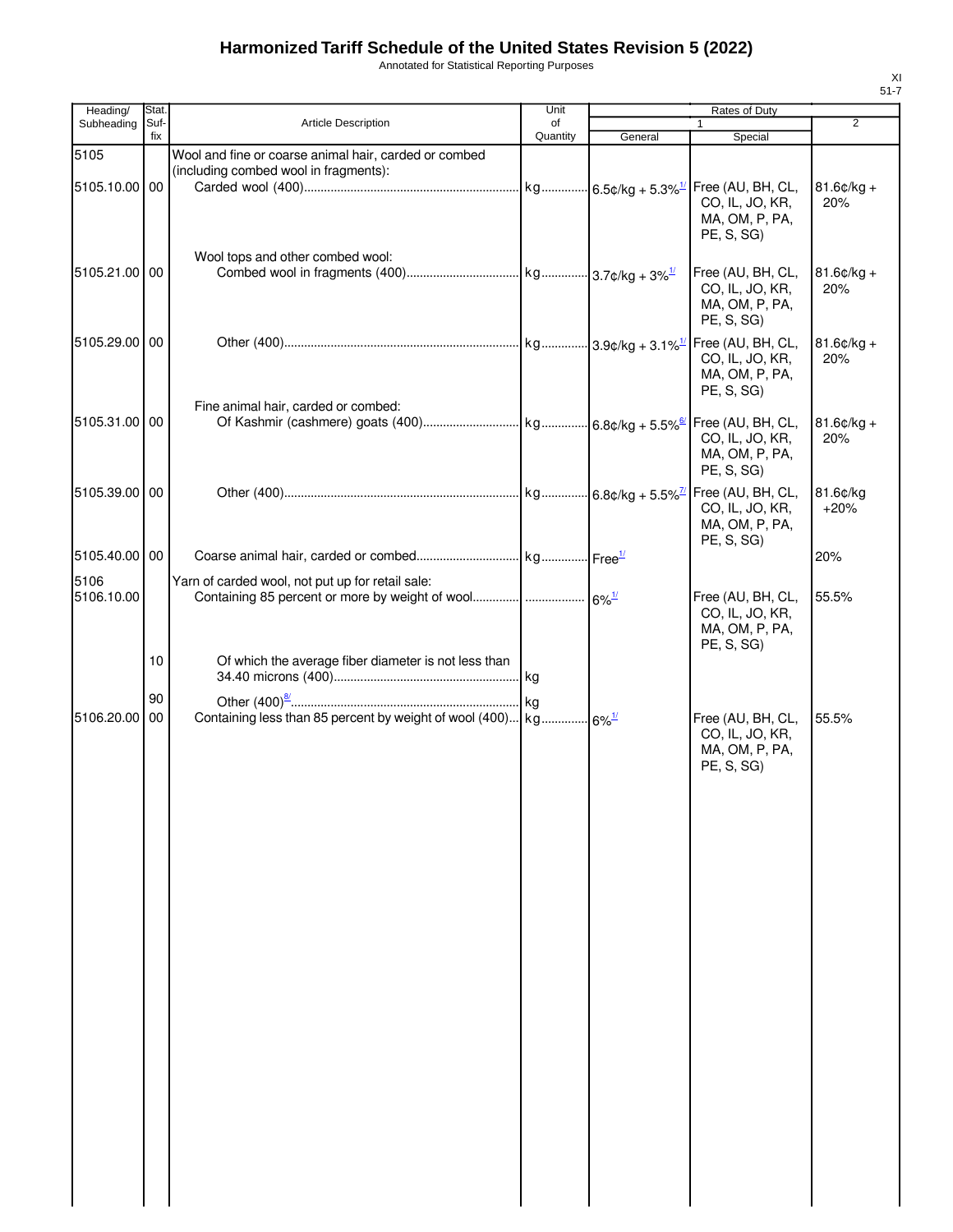Annotated for Statistical Reporting Purposes

| Heading/                      | Stat.       |                                                                                                                                                              | Unit                |         | Rates of Duty                                                        |                |
|-------------------------------|-------------|--------------------------------------------------------------------------------------------------------------------------------------------------------------|---------------------|---------|----------------------------------------------------------------------|----------------|
| Subheading                    | Suf-<br>fix | <b>Article Description</b>                                                                                                                                   | of<br>Quantity      |         |                                                                      | $\overline{2}$ |
| 5107<br>5107.10<br>5107.10.30 | 00          | Yarn of combed wool, not put up for retail sale:<br>Containing 85 percent or more by weight of wool:<br>Of wool fiber with an average fiber diameter of 18.5 |                     | General | Special                                                              |                |
|                               |             |                                                                                                                                                              | kg 6% <sup>1/</sup> |         | Free (AU, BH, CL,<br>CO, IL, JO, KR,<br>MA, OM, P, PA,<br>PE, S, SG) | 55.5%          |
| 5107.10.60 00<br>5107.20      |             | Containing less than 85 percent by weight of wool:                                                                                                           |                     |         | Free (AU, BH, CL,<br>CO, IL, JO, KR,<br>MA, OM, P, PA,<br>PE, S, SG) | 55.5%          |
| 5107.20.30 00                 |             | Of wool fiber with an average fiber diameter of 18.5                                                                                                         |                     |         | Free (AU, BH, CL,<br>CO, IL, JO, KR,<br>MA, OM, P, PA,<br>PE, S, SG) | 55.5%          |
| 5107.20.60 00                 |             |                                                                                                                                                              |                     |         | Free (AU, BH, CL,<br>CO, IL, JO, KR,<br>MA, OM, P, PA,<br>PE, S, SG) | 55.5%          |
| 5108                          |             | Yarn of fine animal hair (carded or combed), not put up for<br>retail sale:                                                                                  |                     |         |                                                                      |                |
| 5108.10<br>5108.10.30 00      |             | Carded:                                                                                                                                                      |                     |         | Free (AU, BH, CL,<br>CO, IL, JO, KR,<br>MA, OM, P, PA,<br>PE, S, SG) | 55.5%          |
| 5108.10.40 00                 |             |                                                                                                                                                              |                     |         | Free (AU, BH, CL,<br>CO, IL, JO, KR,<br>MA, OM, P, PA,<br>PE, S, SG) | 55.5%          |
| 5108.10.80 00                 |             |                                                                                                                                                              |                     |         | Free (AU, BH, CL,<br>CO, IL, JO, KR,<br>MA, OM, P, PA,<br>PE, S, SG) | 55.5%          |
| 5108.20<br>5108.20.30 00      |             | Combed:                                                                                                                                                      |                     |         | Free (AU, BH, CL,<br>CO, IL, JO, KR,<br>MA, OM, P, PA,<br>PE, S, SG) | 55.5%          |
| 5108.20.40                    | 00          |                                                                                                                                                              |                     |         | Free (AU, BH, CL,<br>CO, IL, JO, KR,<br>MA, OM, P, PA,<br>PE, S, SG) | 55.5%          |
| 5108.20.80                    | 00          |                                                                                                                                                              |                     |         | Free (AU, BH, CL,<br>CO, IL, JO, KR,<br>MA, OM, P, PA,<br>PE, S, SG) | 55.5%          |
|                               |             |                                                                                                                                                              |                     |         |                                                                      |                |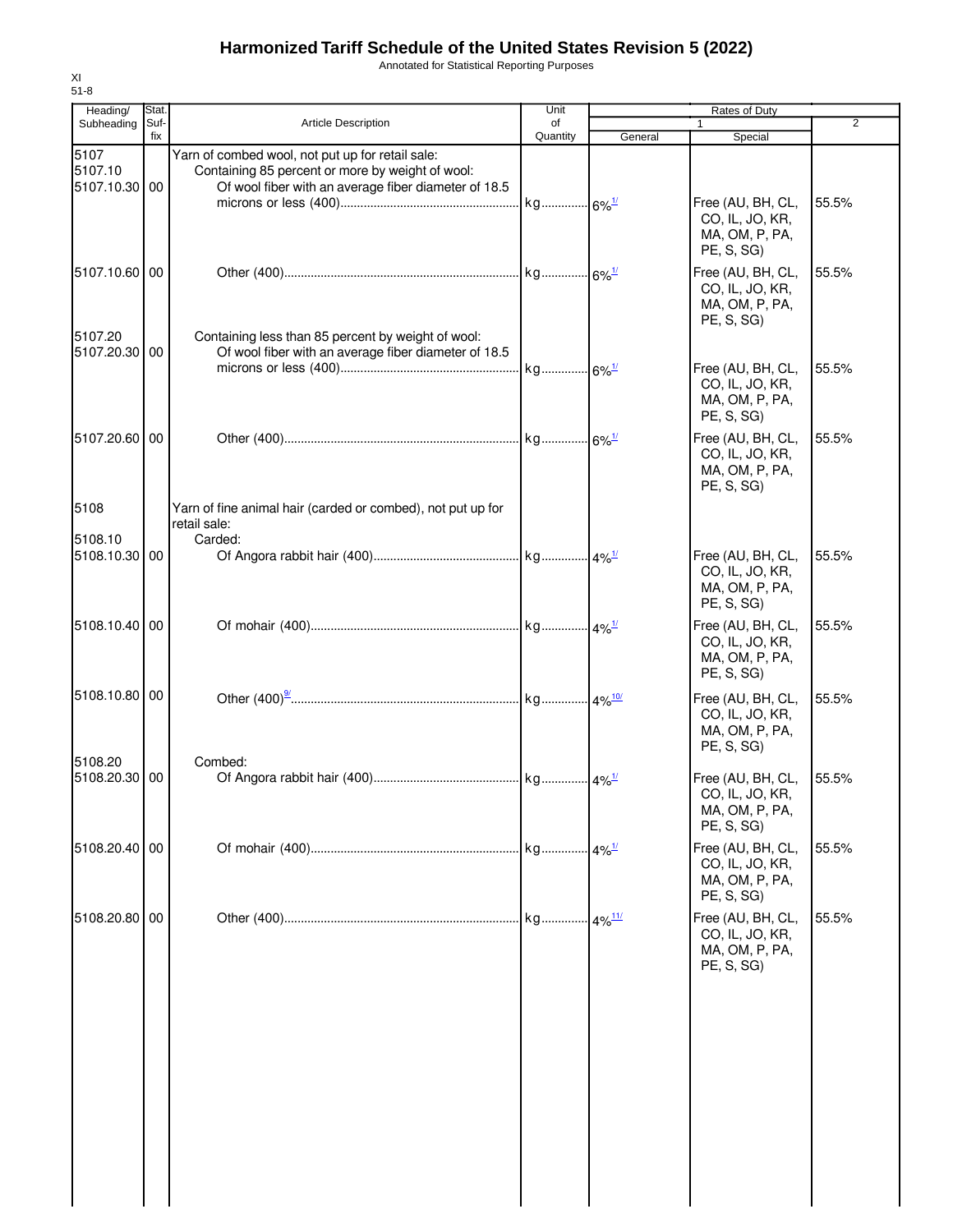Annotated for Statistical Reporting Purposes

| Heading/                 | <b>Stat</b> |                                                                                                                                            | Unit                  |         | Rates of Duty                                                                      |                |
|--------------------------|-------------|--------------------------------------------------------------------------------------------------------------------------------------------|-----------------------|---------|------------------------------------------------------------------------------------|----------------|
| Subheading               | Suf-        | <b>Article Description</b>                                                                                                                 | of                    |         |                                                                                    | $\overline{2}$ |
|                          | fix         |                                                                                                                                            | Quantity              | General | Special                                                                            |                |
| 5109<br>5109.10          |             | Yarn of wool or of fine animal hair, put up for retail sale:<br>Containing 85 percent or more by weight of wool or of fine<br>animal hair: |                       |         |                                                                                    |                |
| 5109.10.20 00            |             | Yarn of wool, colored (dyed or printed) and cut into                                                                                       |                       |         |                                                                                    | Free           |
| 5109.10.40 00            |             | Other:                                                                                                                                     |                       |         | Free (AU, BH, CL,<br>CO, IL, JO, KR,<br>MA, OM, P, PA,<br>PE, S, SG)               | 55.5%          |
| 5109.10.80 00            |             | Other:<br>Of wool fiber with an average fiber diameter                                                                                     |                       |         | Free (AU, BH, CL,<br>CO, IL, JO, KR,<br>MA, OM, P, PA,<br>PE, S, SG)               | 55.5%          |
| 5109.10.90 00            |             |                                                                                                                                            |                       |         | Free (AU, BH, CL,<br>CO, IL, JO, KR,<br>MA, OM, P, PA,<br>PE, S, SG)               | 55.5%          |
| 5109.90<br>5109.90.20 00 |             | Other:<br>Yarn of wool, colored (dyed or printed) and cut into                                                                             |                       |         |                                                                                    | Free           |
| 5109.90.40 00            |             | Other:                                                                                                                                     |                       |         | Free (AU, BH, CL,<br>CO, IL, JO, KR,<br>MA, OM, P, PA,<br>PE, S, SG)               | 55.5%          |
| 5109.90.80 00            |             | Other:<br>Of wool fiber with an average fiber diameter                                                                                     |                       |         | Free (AU, BH, CL,<br>CO, IL, JO, KR,<br>MA, OM, P, PA,                             | 55.5%          |
| 5109.90.90 00            |             |                                                                                                                                            |                       |         | PE, S, SG)<br>Free (AU, BH, CL,<br>CO, IL, JO, KR,<br>MA, OM, P, PA,<br>PE, S, SG) | 55.5%          |
| 5110.00.00 00            |             | Yarn of coarse animal hair or of horsehair (including gimped<br>horsehair yarn), whether or not put up for retail sale                     | kg Free <sup>1/</sup> |         |                                                                                    | 20%            |
|                          |             |                                                                                                                                            |                       |         |                                                                                    |                |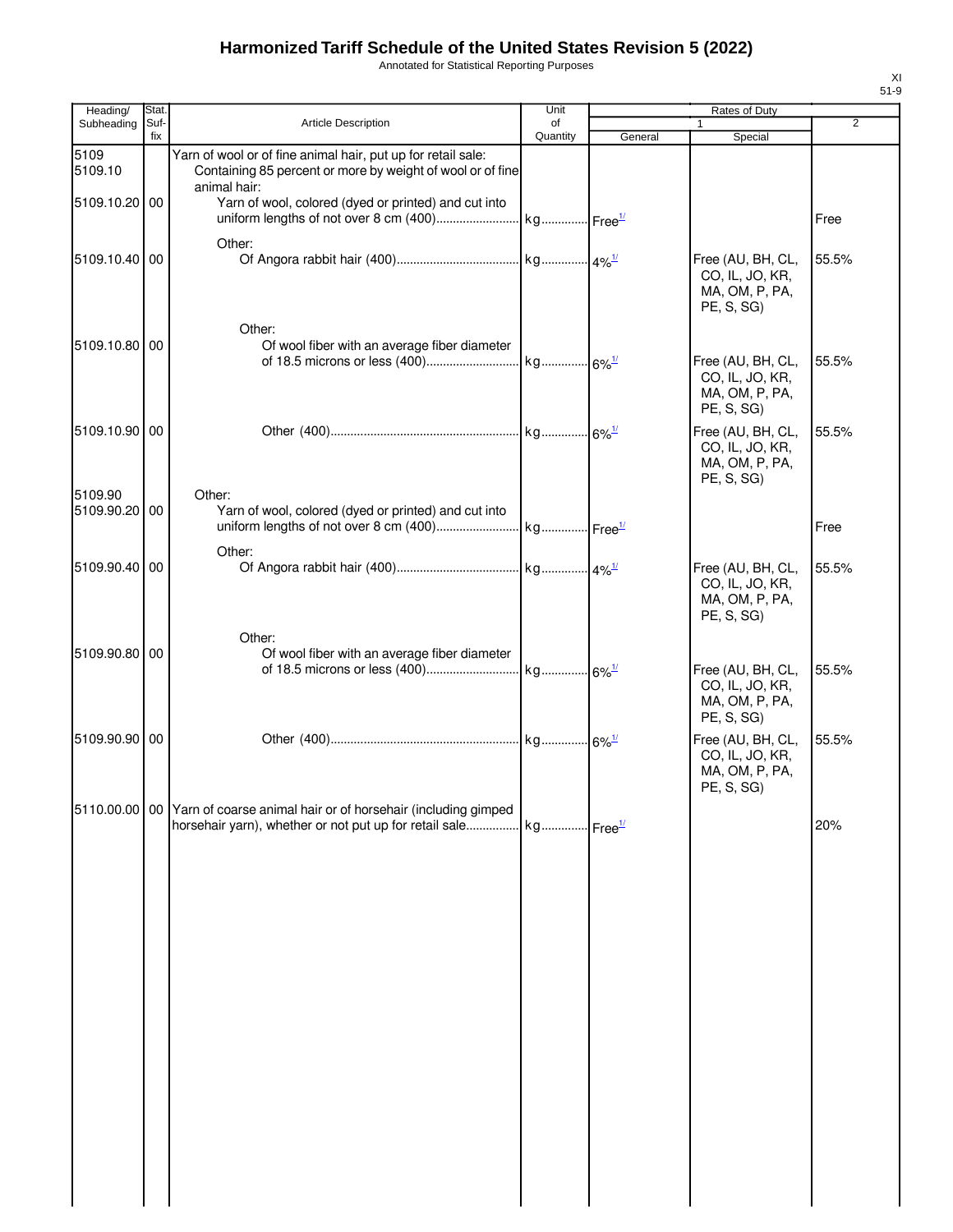Annotated for Statistical Reporting Purposes

| Heading/              | Stat. |                                                                                                                           | Unit                                  |                       | Rates of Duty                                                        |                |
|-----------------------|-------|---------------------------------------------------------------------------------------------------------------------------|---------------------------------------|-----------------------|----------------------------------------------------------------------|----------------|
| Subheading            | Suf-  | Article Description                                                                                                       | of                                    |                       | 1                                                                    | $\overline{2}$ |
| 5111                  | fix   | Woven fabrics of carded wool or of carded fine animal hair:<br>Containing 85 percent or more by weight of wool or of fine | Quantity                              | General               | Special                                                              |                |
| 5111.11<br>5111.11.20 | 00    | animal hair:<br>Of a weight not exceeding 300 $g/m^2$ :<br>Tapestry fabrics and upholstery fabrics of a weight            | m <sup>2</sup> 7% <sup>1/</sup><br>kg |                       | Free (AU, BH, CL,<br>CO, IL, JO, KR,                                 | 68.5%          |
| 5111.11.30 00         |       | Other:<br>Hand-woven, with a loom width of less than                                                                      | $m2$                                  | $10\%$ <sup>1/</sup>  | MA, OM, P, PA,<br>PE, S, SG)<br>Free (AU, BH, CL,                    | $$1.10/kg +$   |
|                       |       |                                                                                                                           | kg                                    |                       | CO, IL, JO, KR,<br>MA, OM, P, PA,<br>PE, S, SG)                      | 60%            |
| 5111.11.70            |       |                                                                                                                           |                                       | $25\%$ <sup>12/</sup> | Free (AU, BH, CL,<br>CO, IL, JO, KR,<br>MA, OM, P, PA,<br>PE, S, SG) | 68.5%          |
|                       | 30    | Wholly or in part of fine animal hair                                                                                     | m <sup>2</sup><br>kg                  |                       |                                                                      |                |
|                       | 60    |                                                                                                                           | $\mathsf{m}^2$<br>kg                  |                       |                                                                      |                |
|                       |       |                                                                                                                           |                                       |                       |                                                                      |                |
|                       |       |                                                                                                                           |                                       |                       |                                                                      |                |
|                       |       |                                                                                                                           |                                       |                       |                                                                      |                |
|                       |       |                                                                                                                           |                                       |                       |                                                                      |                |
|                       |       |                                                                                                                           |                                       |                       |                                                                      |                |
|                       |       |                                                                                                                           |                                       |                       |                                                                      |                |
|                       |       |                                                                                                                           |                                       |                       |                                                                      |                |
|                       |       |                                                                                                                           |                                       |                       |                                                                      |                |
|                       |       |                                                                                                                           |                                       |                       |                                                                      |                |
|                       |       |                                                                                                                           |                                       |                       |                                                                      |                |
|                       |       |                                                                                                                           |                                       |                       |                                                                      |                |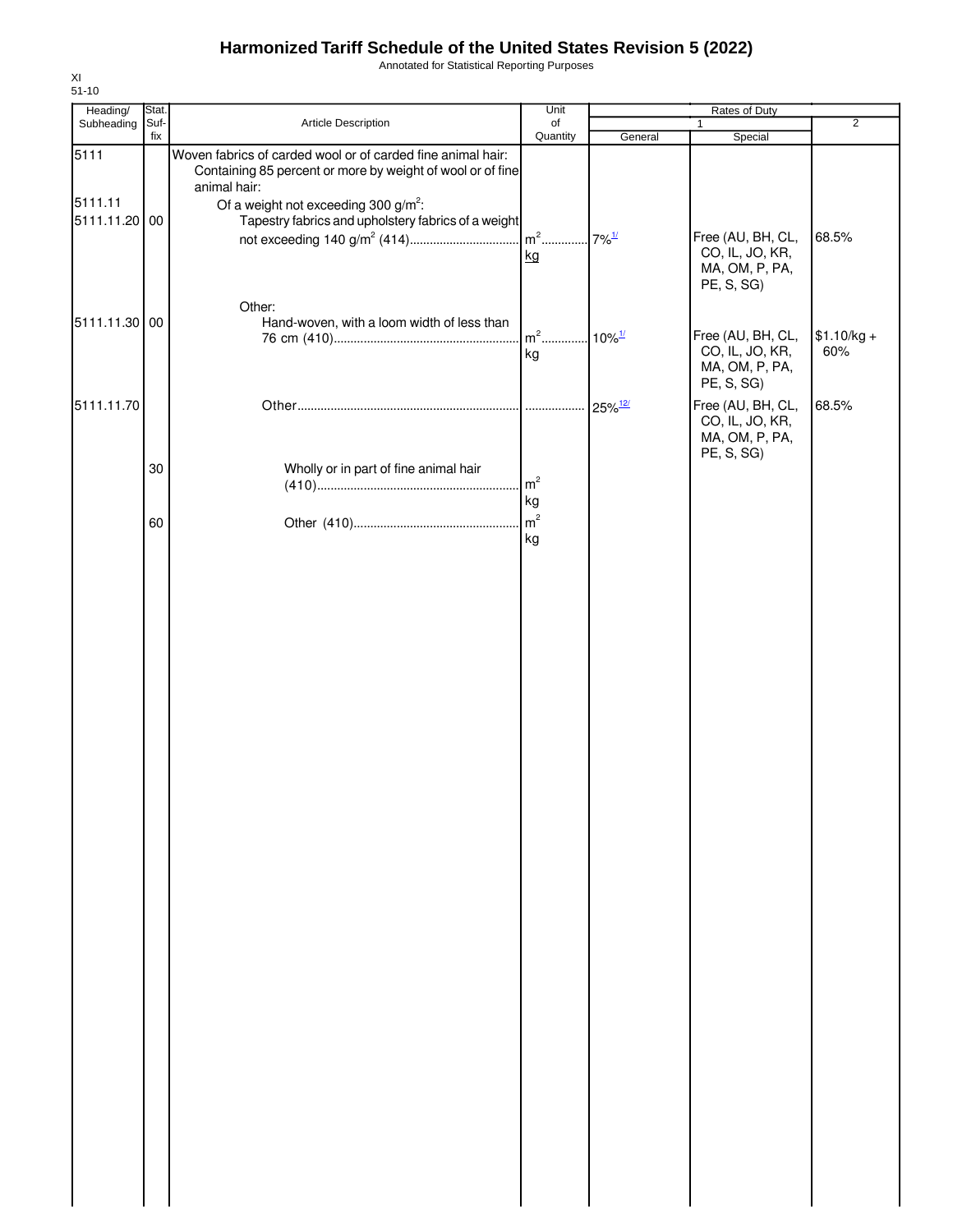Annotated for Statistical Reporting Purposes

| Heading/                 | Stat.       |                                                                                                               | Unit                       |                       | Rates of Duty                                                                      |                       |
|--------------------------|-------------|---------------------------------------------------------------------------------------------------------------|----------------------------|-----------------------|------------------------------------------------------------------------------------|-----------------------|
| Subheading               | Suf-<br>fix | Article Description                                                                                           | of                         |                       |                                                                                    | $\overline{2}$        |
| 5111 (con.)              |             | Woven fabrics of carded wool or of carded fine animal hair:                                                   | Quantity                   | General               | Special                                                                            |                       |
|                          |             | (con.)<br>Containing 85 percent or more by weight of wool or of fine<br>animal hair: (con.)                   |                            |                       |                                                                                    |                       |
| 5111.19<br>5111.19.10 00 |             | Other:<br>Tapestry fabrics and upholstery fabrics (414) m <sup>2</sup>                                        | kg                         | $7\%$ <sup>1/</sup>   | Free (AU, BH, CL,<br>CO, IL, JO, KR,<br>MA, OM, P, PA,<br>PE, S, SG)               | 68.5%                 |
| 5111.19.20 00            |             | Other:<br>Hand-woven, with a loom width of less than                                                          | $m2$<br>kg                 | $10\%$ <sup>1/</sup>  | Free (AU, BH, CL,<br>CO, IL, JO, KR,<br>MA, OM, P, PA,                             | $$1.10/kg +$<br>60%   |
| 5111.19.60               |             |                                                                                                               | .                          | $25\%$ <sup>13/</sup> | PE, S, SG)<br>Free (AU, BH, CL,<br>CO, IL, JO, KR,<br>MA, OM, P, PA,               | 68.5%                 |
|                          | 20          | Wholly or in part of fine animal hair:<br>Weighing not more than 400 $g/m^2$                                  | m <sup>2</sup>             |                       | PE, S, SG)                                                                         |                       |
|                          | 40          | Weighing more than 400 $g/m^2$                                                                                | kg<br>m <sup>2</sup><br>kg |                       |                                                                                    |                       |
|                          | 60          | Other:<br>Weighing not more than 400 $g/m^2$                                                                  | m <sup>2</sup><br>kg       |                       |                                                                                    |                       |
|                          | 80          | Weighing more than 400 $g/m^2$                                                                                | m <sup>2</sup><br>kg       |                       |                                                                                    |                       |
| 5111.20<br>5111.20.05 00 |             | Other, mixed mainly or solely with man-made filaments:<br>Tapestry fabrics and upholstery fabrics of a weight | $m2$<br>kg                 | $7\%$ <sup>1/</sup>   | Free (AU, BH, CL,<br>CO, IL, JO, KR,<br>MA, OM, P, PA,<br>PE, S, SG)               | 68.5%                 |
| 5111.20.10 00            |             | Tapestry fabrics and upholstery fabrics of a weight not                                                       | $m2$ .<br>kg               | $7\%$ <sup>1/</sup>   | Free (AU, BH, CL,<br>CO, IL, JO, KR,<br>MA, OM, P, PA,                             | 68.5%                 |
| 5111.20.90 00            |             |                                                                                                               | $m2$ .<br>kg               | $25\%$ <sup>1/</sup>  | PE, S, SG)<br>Free (AU, BH, CL,<br>CO, IL, JO, KR,<br>MA, OM, P, PA,<br>PE, S, SG) | $48.5¢/kg +$<br>68.5% |
|                          |             |                                                                                                               |                            |                       |                                                                                    |                       |
|                          |             |                                                                                                               |                            |                       |                                                                                    |                       |
|                          |             |                                                                                                               |                            |                       |                                                                                    |                       |
|                          |             |                                                                                                               |                            |                       |                                                                                    |                       |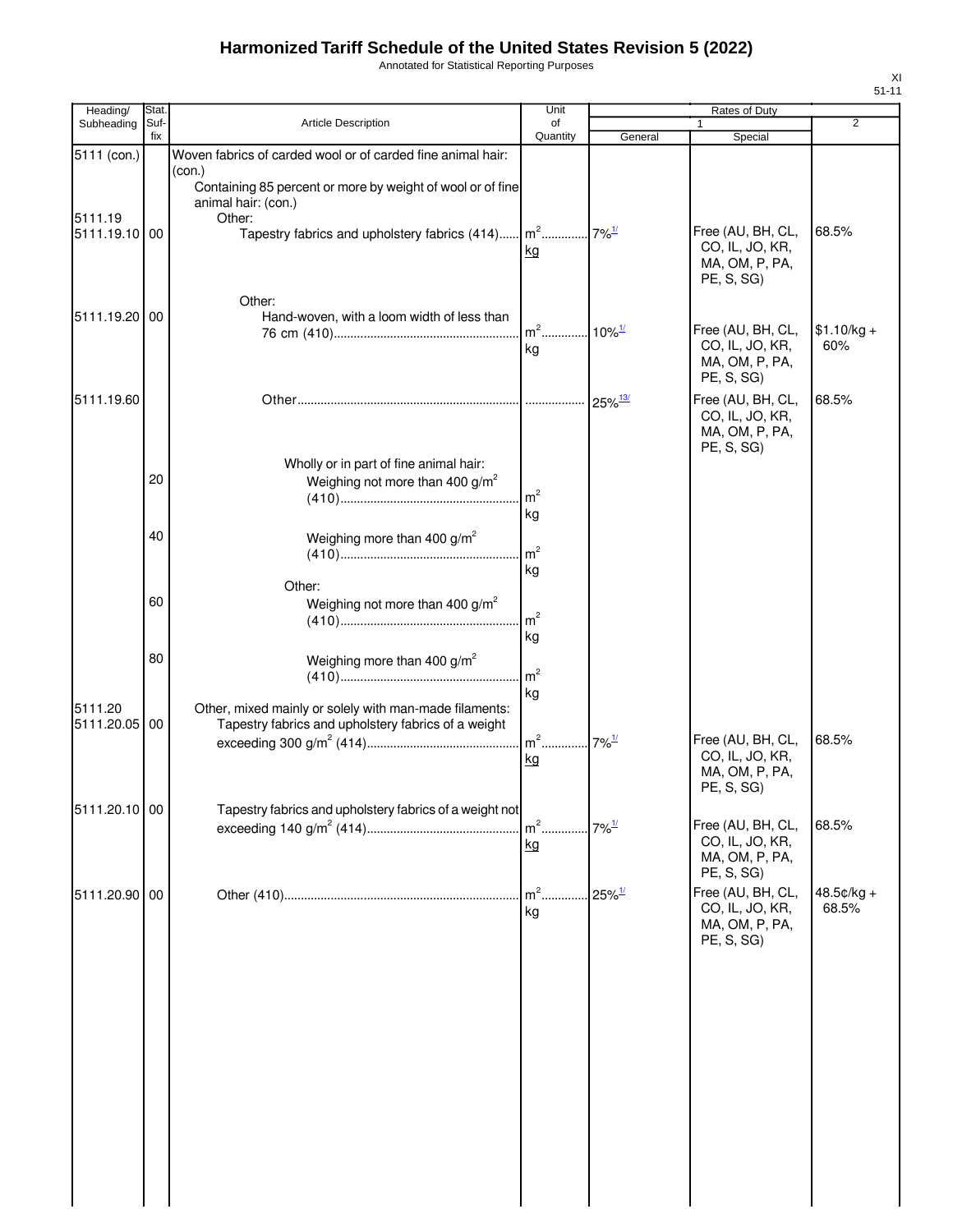Annotated for Statistical Reporting Purposes

| $51 - 12$                |             |                                                                                                                             |                                        |         |                                                                      |                |
|--------------------------|-------------|-----------------------------------------------------------------------------------------------------------------------------|----------------------------------------|---------|----------------------------------------------------------------------|----------------|
| Heading/                 | Stat.       |                                                                                                                             | Unit                                   |         | Rates of Duty                                                        |                |
| Subheading               | Suf-<br>fix | <b>Article Description</b>                                                                                                  | of<br>Quantity                         | General | Special                                                              | $\overline{2}$ |
| 5111 (con.)              |             | Woven fabrics of carded wool or of carded fine animal hair:                                                                 |                                        |         |                                                                      |                |
| 5111.30<br>5111.30.05 00 |             | (con.)<br>Other, mixed mainly or solely with man-made staple fibers:<br>Tapestry fabrics and upholstery fabrics of a weight |                                        |         |                                                                      |                |
|                          |             |                                                                                                                             | m <sup>2</sup> 7% <sup>1/</sup>        |         | Free (AU, BH, CL,                                                    | 68.5%          |
|                          |             |                                                                                                                             | kg                                     |         | CO, IL, JO, KR,<br>MA, OM, P, PA,<br>PE, S, SG)                      |                |
| 5111.30.10 00            |             | Tapestry fabrics and upholstery fabrics of a weight not                                                                     |                                        |         |                                                                      |                |
|                          |             |                                                                                                                             | kg                                     |         | Free (AU, BH, CL,<br>CO, IL, JO, KR,<br>MA, OM, P, PA,<br>PE, S, SG) | 68.5%          |
| 5111.30.90 00            |             |                                                                                                                             |                                        |         | Free (AU, BH, CL,                                                    | 48.5¢/kg +     |
| 5111.90                  |             | Other:                                                                                                                      | kg                                     |         | CO, IL, JO, KR,<br>MA, OM, P, PA,<br>PE, S, SG                       | 68.5%          |
| 5111.90.30 00            |             | Containing 30 percent or more by weight of silk or silk                                                                     |                                        |         |                                                                      |                |
|                          |             |                                                                                                                             |                                        |         | Free (AU, BH, CL,                                                    | 80%            |
|                          |             |                                                                                                                             | kg                                     |         | CO, IL, JO, KR,<br>MA, OM, P, PA,<br>PE, S, SG)                      |                |
|                          |             | Other:                                                                                                                      |                                        |         |                                                                      |                |
| 5111.90.40 00            |             | Tapestry fabrics and upholstery fabrics of a weight                                                                         | m <sup>2</sup> 7% <sup>1/</sup>        |         |                                                                      | 68.5%          |
|                          |             |                                                                                                                             | kg                                     |         | Free (AU, BH, CL,<br>CO, IL, JO, KR,<br>MA, OM, P, PA,<br>PE, S, SG) |                |
| 5111.90.50 00            |             | Tapestry fabrics and upholstery fabrics of a weight                                                                         |                                        |         |                                                                      |                |
|                          |             |                                                                                                                             | kg                                     |         | Free (AU, BH, CL,<br>CO, IL, JO, KR,<br>MA, OM, P, PA,<br>PE, S, SG) | 68.5%          |
| 5111.90.90 00            |             |                                                                                                                             | m <sup>2</sup> 25% <sup>1/</sup><br>kg |         | Free (AU, BH, CL,<br>CO, IL, JO, KR,<br>MA, OM, P, PA,<br>PE, S, SG) | 68.5%          |
|                          |             |                                                                                                                             |                                        |         |                                                                      |                |
|                          |             |                                                                                                                             |                                        |         |                                                                      |                |
|                          |             |                                                                                                                             |                                        |         |                                                                      |                |
|                          |             |                                                                                                                             |                                        |         |                                                                      |                |
|                          |             |                                                                                                                             |                                        |         |                                                                      |                |
|                          |             |                                                                                                                             |                                        |         |                                                                      |                |
|                          |             |                                                                                                                             |                                        |         |                                                                      |                |
|                          |             |                                                                                                                             |                                        |         |                                                                      |                |
|                          |             |                                                                                                                             |                                        |         |                                                                      |                |
|                          |             |                                                                                                                             |                                        |         |                                                                      |                |
|                          |             |                                                                                                                             |                                        |         |                                                                      |                |

XI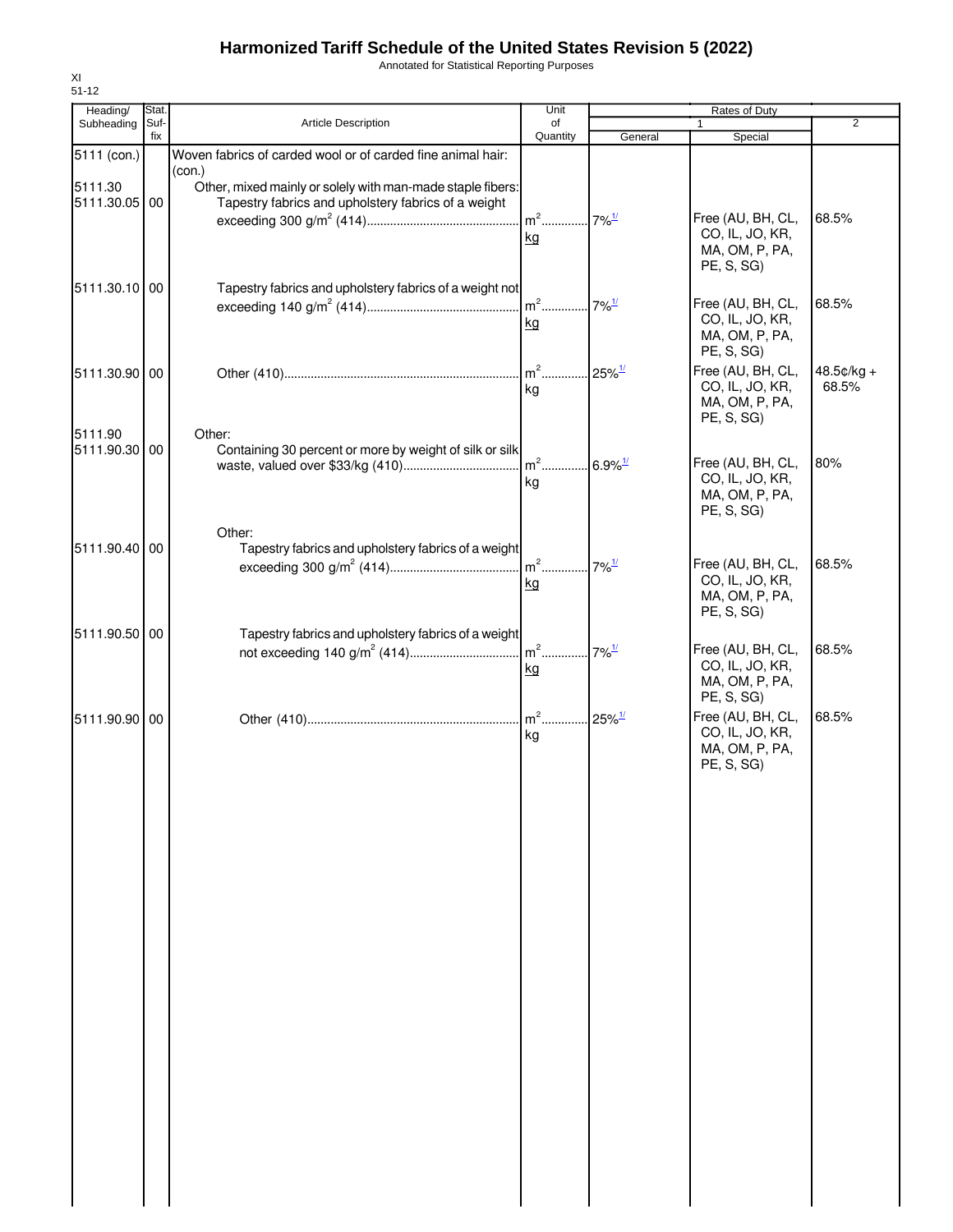Annotated for Statistical Reporting Purposes

| Heading/                 | Stat.       |                                                                                                                                           | Unit                 |                       | Rates of Duty                                                        |                |
|--------------------------|-------------|-------------------------------------------------------------------------------------------------------------------------------------------|----------------------|-----------------------|----------------------------------------------------------------------|----------------|
| Subheading               | Suf-<br>fix | Article Description                                                                                                                       | of<br>Quantity       | General               | 1<br>Special                                                         | $\overline{2}$ |
| 5112                     |             | Woven fabrics of combed wool or of combed fine animal hair:<br>Containing 85 percent or more by weight of wool or of fine<br>animal hair: |                      |                       |                                                                      |                |
| 5112.11<br>5112.11.10 00 |             | Of a weight not exceeding $200g/m^2$ :<br>Tapestry fabrics and upholstery fabrics of a weight                                             |                      |                       |                                                                      |                |
|                          |             |                                                                                                                                           | $m2$<br>kg           | $7\%$ <sup>1/</sup>   | Free (AU, BH, CL,<br>CO, IL, JO, KR,<br>MA, OM, P, PA,<br>PE, S, SG) | 68.5%          |
| 5112.11.30               |             | Other:<br>Of wool yarns with an average fiber diameter                                                                                    |                      | $25\%$ <sup>1/</sup>  | Free (AU, BH, CL,<br>CO, IL, JO, KR,<br>MA, OM, P, PA,               | 68.5%          |
|                          | 30          | Containing fine animal hair (410) m <sup>2</sup>                                                                                          | kg                   |                       | PE, S, SG)                                                           |                |
| 5112.11.60               | 60          |                                                                                                                                           | m <sup>2</sup><br>kg |                       |                                                                      |                |
|                          |             |                                                                                                                                           |                      | $25\%$ <sup>14/</sup> | Free (AU, BH, CL,<br>CO, IL, JO, KR,<br>MA, OM, P, PA,<br>PE, S, SG) | 68.5%          |
|                          | 30          | Wholly or in part of fine animal hair                                                                                                     | m <sup>2</sup><br>kg |                       |                                                                      |                |
|                          | 60          |                                                                                                                                           | m <sup>2</sup><br>kg |                       |                                                                      |                |
|                          |             |                                                                                                                                           |                      |                       |                                                                      |                |
|                          |             |                                                                                                                                           |                      |                       |                                                                      |                |
|                          |             |                                                                                                                                           |                      |                       |                                                                      |                |
|                          |             |                                                                                                                                           |                      |                       |                                                                      |                |
|                          |             |                                                                                                                                           |                      |                       |                                                                      |                |
|                          |             |                                                                                                                                           |                      |                       |                                                                      |                |
|                          |             |                                                                                                                                           |                      |                       |                                                                      |                |
|                          |             |                                                                                                                                           |                      |                       |                                                                      |                |
|                          |             |                                                                                                                                           |                      |                       |                                                                      |                |
|                          |             |                                                                                                                                           |                      |                       |                                                                      |                |
|                          |             |                                                                                                                                           |                      |                       |                                                                      |                |
|                          |             |                                                                                                                                           |                      |                       |                                                                      |                |
|                          |             |                                                                                                                                           |                      |                       |                                                                      |                |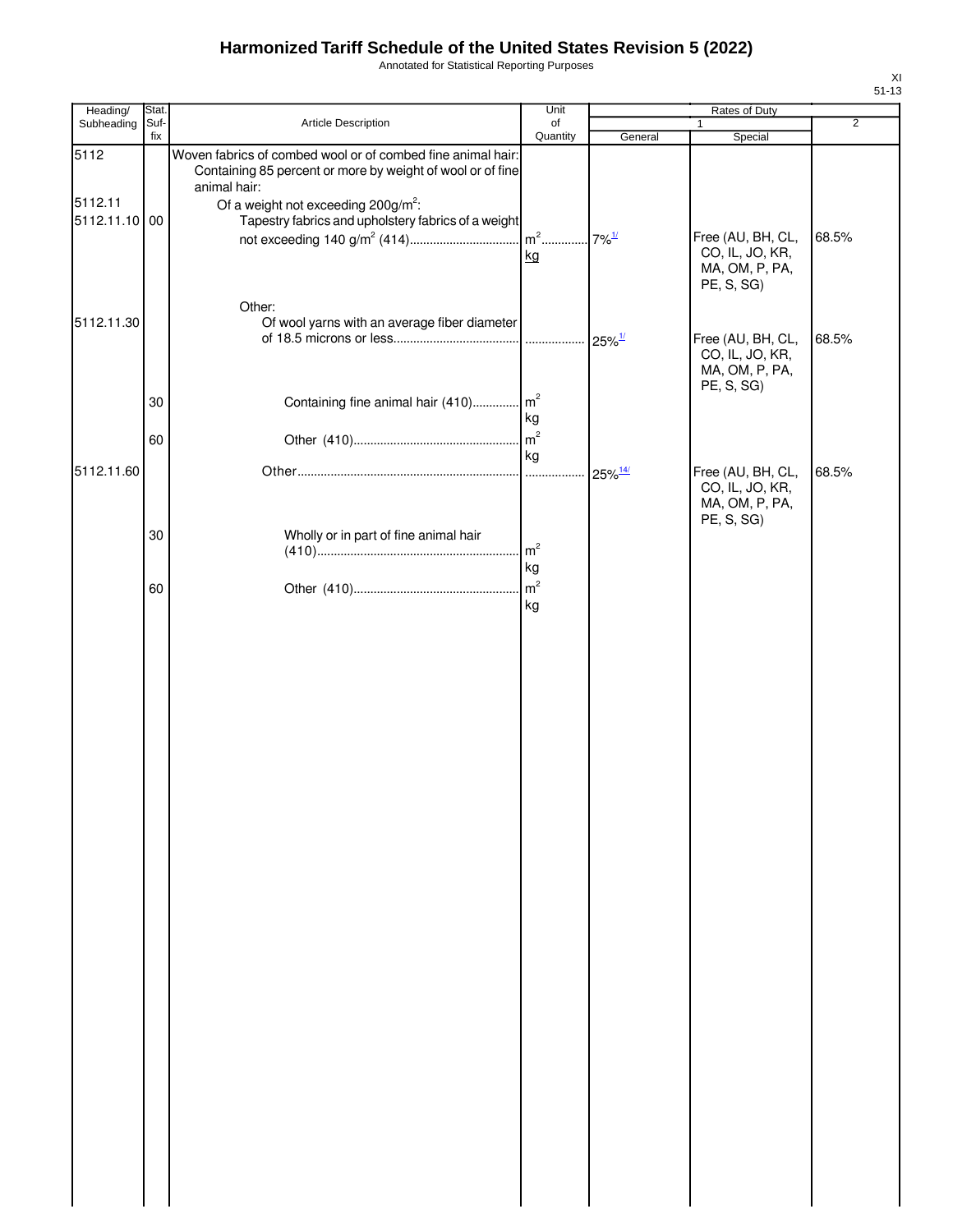Annotated for Statistical Reporting Purposes

| Heading/<br>Subheading | Stat. |                                                                                   | Unit           |                      | Rates of Duty     |                |
|------------------------|-------|-----------------------------------------------------------------------------------|----------------|----------------------|-------------------|----------------|
|                        | Suf-  | Article Description                                                               | of<br>Quantity |                      | $\mathbf{1}$      | $\overline{2}$ |
|                        | fix   |                                                                                   |                | General              | Special           |                |
| 5112 (con.)            |       | Woven fabrics of combed wool or of combed fine animal hair:                       |                |                      |                   |                |
|                        |       | (con.)                                                                            |                |                      |                   |                |
|                        |       | Containing 85 percent or more by weight of wool or of fine<br>animal hair: (con.) |                |                      |                   |                |
| 5112.19                |       | Other:                                                                            |                |                      |                   |                |
| 5112.19.20 00          |       | Tapestry fabrics and upholstery fabrics $(414)$ $\left  m^2$                      |                | $.7\%$ <sup>1/</sup> | Free (AU, BH, CL, | 68.5%          |
|                        |       |                                                                                   | kg             |                      | CO, IL, JO, KR,   |                |
|                        |       |                                                                                   |                |                      | MA, OM, P, PA,    |                |
|                        |       |                                                                                   |                |                      | PE, S, SG)        |                |
|                        |       |                                                                                   |                |                      |                   |                |
|                        |       |                                                                                   |                |                      |                   |                |
|                        |       |                                                                                   |                |                      |                   |                |
|                        |       |                                                                                   |                |                      |                   |                |
|                        |       |                                                                                   |                |                      |                   |                |
|                        |       |                                                                                   |                |                      |                   |                |
|                        |       |                                                                                   |                |                      |                   |                |
|                        |       |                                                                                   |                |                      |                   |                |
|                        |       |                                                                                   |                |                      |                   |                |
|                        |       |                                                                                   |                |                      |                   |                |
|                        |       |                                                                                   |                |                      |                   |                |
|                        |       |                                                                                   |                |                      |                   |                |
|                        |       |                                                                                   |                |                      |                   |                |
|                        |       |                                                                                   |                |                      |                   |                |
|                        |       |                                                                                   |                |                      |                   |                |
|                        |       |                                                                                   |                |                      |                   |                |
|                        |       |                                                                                   |                |                      |                   |                |
|                        |       |                                                                                   |                |                      |                   |                |
|                        |       |                                                                                   |                |                      |                   |                |
|                        |       |                                                                                   |                |                      |                   |                |
|                        |       |                                                                                   |                |                      |                   |                |
|                        |       |                                                                                   |                |                      |                   |                |
|                        |       |                                                                                   |                |                      |                   |                |
|                        |       |                                                                                   |                |                      |                   |                |
|                        |       |                                                                                   |                |                      |                   |                |
|                        |       |                                                                                   |                |                      |                   |                |
|                        |       |                                                                                   |                |                      |                   |                |
|                        |       |                                                                                   |                |                      |                   |                |
|                        |       |                                                                                   |                |                      |                   |                |
|                        |       |                                                                                   |                |                      |                   |                |
|                        |       |                                                                                   |                |                      |                   |                |
|                        |       |                                                                                   |                |                      |                   |                |
|                        |       |                                                                                   |                |                      |                   |                |
|                        |       |                                                                                   |                |                      |                   |                |
|                        |       |                                                                                   |                |                      |                   |                |
|                        |       |                                                                                   |                |                      |                   |                |
|                        |       |                                                                                   |                |                      |                   |                |
|                        |       |                                                                                   |                |                      |                   |                |
|                        |       |                                                                                   |                |                      |                   |                |
|                        |       |                                                                                   |                |                      |                   |                |
|                        |       |                                                                                   |                |                      |                   |                |
|                        |       |                                                                                   |                |                      |                   |                |
|                        |       |                                                                                   |                |                      |                   |                |
|                        |       |                                                                                   |                |                      |                   |                |
|                        |       |                                                                                   |                |                      |                   |                |
|                        |       |                                                                                   |                |                      |                   |                |
|                        |       |                                                                                   |                |                      |                   |                |
|                        |       |                                                                                   |                |                      |                   |                |
|                        |       |                                                                                   |                |                      |                   |                |
|                        |       |                                                                                   |                |                      |                   |                |
|                        |       |                                                                                   |                |                      |                   |                |
|                        |       |                                                                                   |                |                      |                   |                |
|                        |       |                                                                                   |                |                      |                   |                |
|                        |       |                                                                                   |                |                      |                   |                |
|                        |       |                                                                                   |                |                      |                   |                |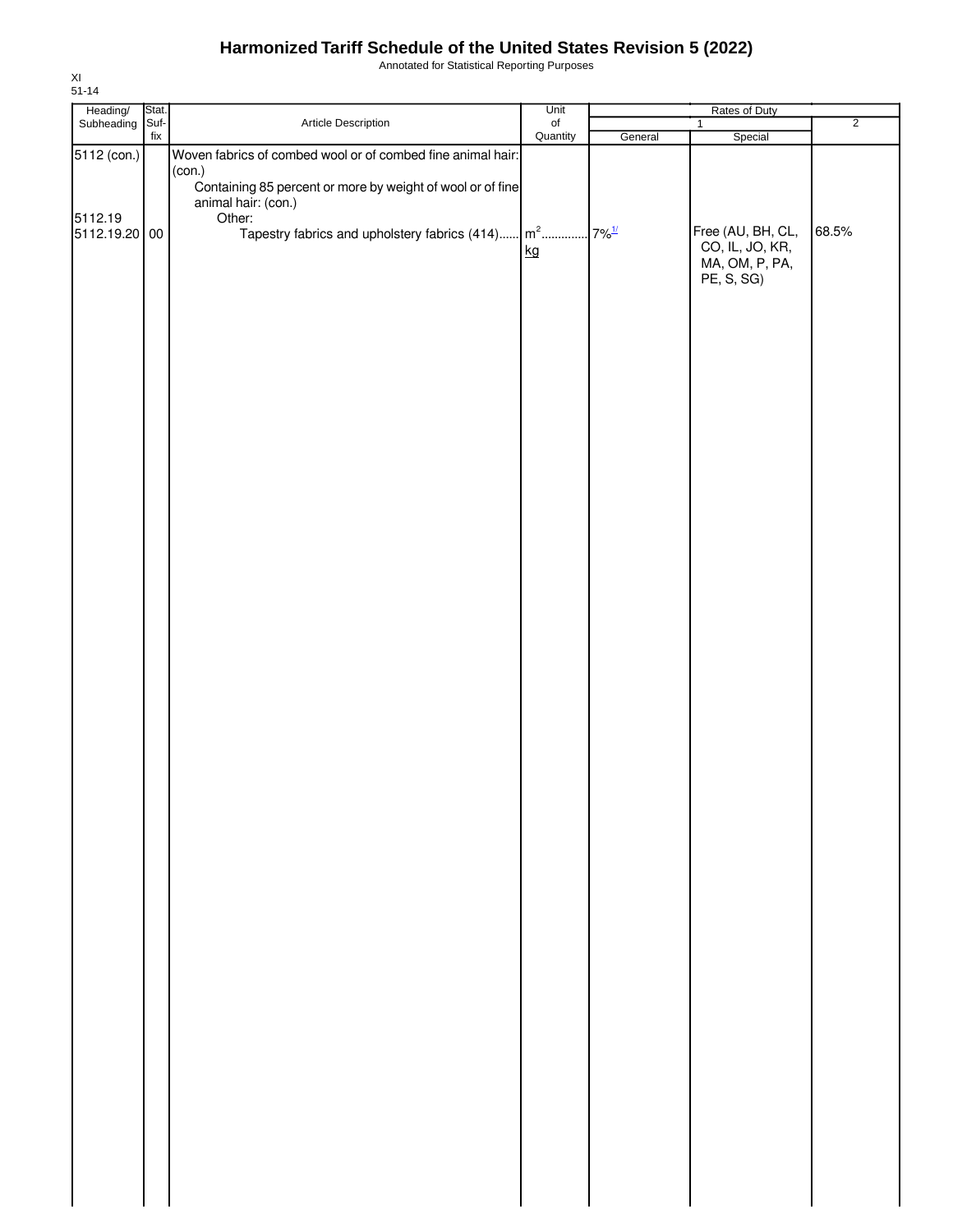Annotated for Statistical Reporting Purposes

|  | Heading/          | <b>Stat</b> |                                                                                                                                                            | Unit                  | Rates of Duty        |                                                                      |                |  |
|--|-------------------|-------------|------------------------------------------------------------------------------------------------------------------------------------------------------------|-----------------------|----------------------|----------------------------------------------------------------------|----------------|--|
|  | Subheading        | Suf-<br>fix | Article Description                                                                                                                                        | of<br>Quantity        | General              | 1<br>Special                                                         | $\overline{2}$ |  |
|  | 5112 (con.)       |             | Woven fabrics of combed wool or of combed fine animal hair:<br>(con.)<br>Containing 85 percent or more by weight of wool or of fine<br>animal hair: (con.) |                       |                      |                                                                      |                |  |
|  | 5112.19<br>(con.) |             | Other: (con.)                                                                                                                                              |                       |                      |                                                                      |                |  |
|  | 5112.19.60        |             | Other:<br>Of wool yarns with an average fiber diameter                                                                                                     |                       | $25\%$ <sup>1/</sup> | Free (AU, BH, CL,<br>CO, IL, JO, KR,<br>MA, OM, P, PA,               | 68.5%          |  |
|  |                   | 10          | Containing fine animal hair:<br>Weighing not more than 270 g/m <sup>2</sup>                                                                                | $\mathsf{Im}^2$<br>kg |                      | PE, S, SG)                                                           |                |  |
|  |                   | 20          | Weighing more than 270 g/m <sup>2</sup> but not<br>more than 340 $g/m^2$ (410)                                                                             | m <sup>2</sup><br>kg  |                      |                                                                      |                |  |
|  |                   | 30          | Weighing more than 340 g/m <sup>2</sup>                                                                                                                    | m <sup>2</sup><br>kg  |                      |                                                                      |                |  |
|  |                   | 40          | Other:<br>Weighing not more than 270 g/m <sup>2</sup>                                                                                                      | m <sup>2</sup><br>kg  | 25%15/               | Free (AU, BH, CL,<br>CO, IL, JO, KR,<br>MA, OM, P, PA,<br>PE, S, SG) | 68.5%          |  |
|  |                   | 50          | Weighing more than 270 g/m <sup>2</sup> but not                                                                                                            | kg                    |                      |                                                                      |                |  |
|  |                   | 60          | Weighing more than 340 g/m <sup>2</sup>                                                                                                                    | m <sup>2</sup><br>kg  |                      |                                                                      |                |  |
|  | 5112.19.95        |             |                                                                                                                                                            | 1.1.1.1               |                      |                                                                      |                |  |
|  |                   | 10          | Wholly or in part of fine animal hair:<br>Weighing not more than 270 $g/m^2$                                                                               | m <sup>2</sup><br>kg  |                      |                                                                      |                |  |
|  |                   | 20          | Weighing more than 270 g/m <sup>2</sup> but not<br>more than 340 $g/m^2$ (410)                                                                             | m <sup>2</sup><br>kg  |                      |                                                                      |                |  |
|  |                   | 30          | Weighing more than 340 $g/m^2$                                                                                                                             | m <sup>2</sup><br>kg  |                      |                                                                      |                |  |
|  |                   | 40          | Other:<br>Weighing not more than 270 g/m <sup>2</sup>                                                                                                      | m <sup>2</sup><br>kg  |                      |                                                                      |                |  |
|  |                   | 50          | Weighing more than 270 g/m <sup>2</sup> but not<br>more than 340 $g/m^2$ (410)                                                                             | m <sup>2</sup><br>kg  |                      |                                                                      |                |  |
|  |                   | 60          | Weighing more than 340 g/m <sup>2</sup>                                                                                                                    | m <sup>2</sup><br>kg  |                      |                                                                      |                |  |
|  |                   |             |                                                                                                                                                            |                       |                      |                                                                      |                |  |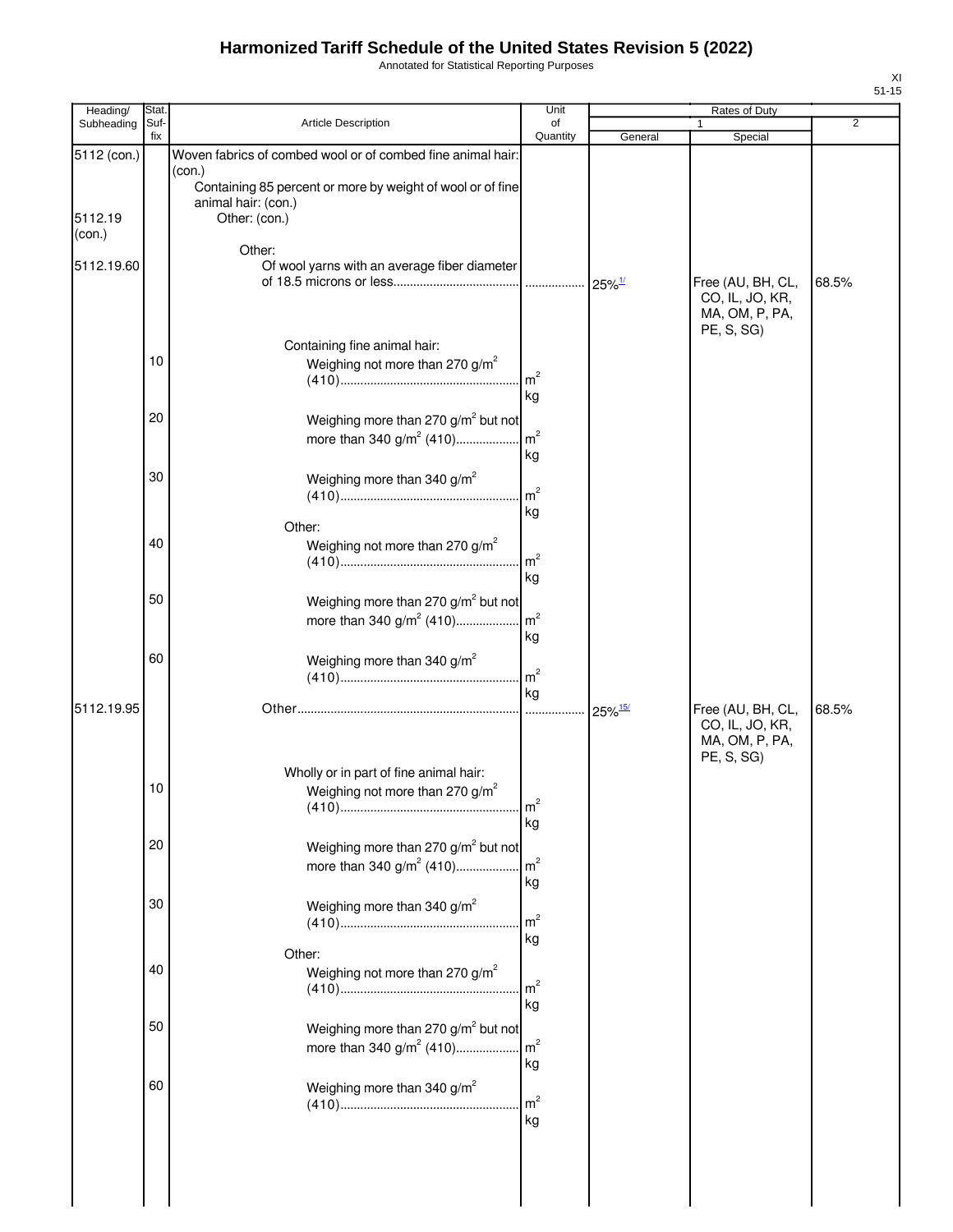Annotated for Statistical Reporting Purposes

| Heading/      | Stat. |                                                             | Unit     | Rates of Duty         |                   |              |
|---------------|-------|-------------------------------------------------------------|----------|-----------------------|-------------------|--------------|
| Subheading    | Suf-  | <b>Article Description</b>                                  | of       |                       | 1                 | 2            |
|               | fix   |                                                             | Quantity | General               | Special           |              |
| 5112 (con.)   |       | Woven fabrics of combed wool or of combed fine animal hair: |          |                       |                   |              |
|               |       | (con.)                                                      |          |                       |                   |              |
| 5112.20       |       | Other, mixed mainly or solely with man-made filaments:      |          |                       |                   |              |
| 5112.20.10 00 |       | Tapestry fabrics and upholstery fabrics of a weight         |          |                       |                   |              |
|               |       |                                                             | $m2$     | $7\%$ <sup>1/</sup>   | Free (AU, BH, CL, | 68.5%        |
|               |       |                                                             | kg       |                       | CO, IL, JO, KR,   |              |
|               |       |                                                             |          |                       | MA, OM, P, PA,    |              |
|               |       |                                                             |          |                       | PE, S, SG)        |              |
| 5112.20.20 00 |       | Tapestry fabrics and upholstery fabrics of a weight not     |          |                       |                   |              |
|               |       |                                                             |          | $7\%$ <sup>1/</sup>   | Free (AU, BH, CL, | 68.5%        |
|               |       |                                                             |          |                       | CO, IL, JO, KR,   |              |
|               |       |                                                             | kg       |                       | MA, OM, P, PA,    |              |
|               |       |                                                             |          |                       | PE, S, SG)        |              |
|               |       |                                                             |          |                       |                   |              |
| 5112.20.30 00 |       |                                                             | $m2$     | $.25\%$ <sup>1/</sup> | Free (AU, BH, CL, | $48.5¢/kg +$ |
|               |       |                                                             | kg       |                       | CO, IL, JO, KR,   | 68.5%        |
|               |       |                                                             |          |                       | MA, OM, P, PA,    |              |
|               |       |                                                             |          |                       | PE, S, SG)        |              |
| 5112.30       |       | Other, mixed mainly or solely with man-made staple fibers:  |          |                       |                   |              |
| 5112.30.10 00 |       | Tapestry fabrics and upholstery fabrics of a weight         |          |                       |                   |              |
|               |       |                                                             | $m^2$    | $7\%$ <sup>1/</sup>   | Free (AU, BH, CL, | 68.5%        |
|               |       |                                                             | kg       |                       | CO, IL, JO, KR,   |              |
|               |       |                                                             |          |                       | MA, OM, P, PA,    |              |
|               |       |                                                             |          |                       | PE, S, SG)        |              |
| 5112.30.20 00 |       | Tapestry fabrics and upholstery fabrics of a weight not     |          |                       |                   |              |
|               |       |                                                             | $m2$     | $7\%$ <sup>1/</sup>   | Free (AU, BH, CL, | 68.5%        |
|               |       |                                                             |          |                       | CO, IL, JO, KR,   |              |
|               |       |                                                             | kg       |                       | MA, OM, P, PA,    |              |
|               |       |                                                             |          |                       | PE, S, SG)        |              |
|               |       |                                                             |          |                       |                   |              |
| 5112.30.30 00 |       |                                                             | $m2$     | $25\%$ <sup>1/</sup>  | Free (AU, BH, CL, | 48.5¢/kg +   |
|               |       |                                                             | kg       |                       | CO, IL, JO, KR,   | 68.5%        |
|               |       |                                                             |          |                       | MA, OM, P, PA,    |              |
|               |       |                                                             |          |                       | PE, S, SG)        |              |
|               |       |                                                             |          |                       |                   |              |
|               |       |                                                             |          |                       |                   |              |
|               |       |                                                             |          |                       |                   |              |
|               |       |                                                             |          |                       |                   |              |
|               |       |                                                             |          |                       |                   |              |
|               |       |                                                             |          |                       |                   |              |
|               |       |                                                             |          |                       |                   |              |
|               |       |                                                             |          |                       |                   |              |
|               |       |                                                             |          |                       |                   |              |
|               |       |                                                             |          |                       |                   |              |
|               |       |                                                             |          |                       |                   |              |
|               |       |                                                             |          |                       |                   |              |
|               |       |                                                             |          |                       |                   |              |
|               |       |                                                             |          |                       |                   |              |
|               |       |                                                             |          |                       |                   |              |
|               |       |                                                             |          |                       |                   |              |
|               |       |                                                             |          |                       |                   |              |
|               |       |                                                             |          |                       |                   |              |
|               |       |                                                             |          |                       |                   |              |
|               |       |                                                             |          |                       |                   |              |
|               |       |                                                             |          |                       |                   |              |
|               |       |                                                             |          |                       |                   |              |
|               |       |                                                             |          |                       |                   |              |
|               |       |                                                             |          |                       |                   |              |
|               |       |                                                             |          |                       |                   |              |
|               |       |                                                             |          |                       |                   |              |
|               |       |                                                             |          |                       |                   |              |
|               |       |                                                             |          |                       |                   |              |
|               |       |                                                             |          |                       |                   |              |
|               |       |                                                             |          |                       |                   |              |
|               |       |                                                             |          |                       |                   |              |
|               |       |                                                             |          |                       |                   |              |
|               |       |                                                             |          |                       |                   |              |
|               |       |                                                             |          |                       |                   |              |
|               |       |                                                             |          |                       |                   |              |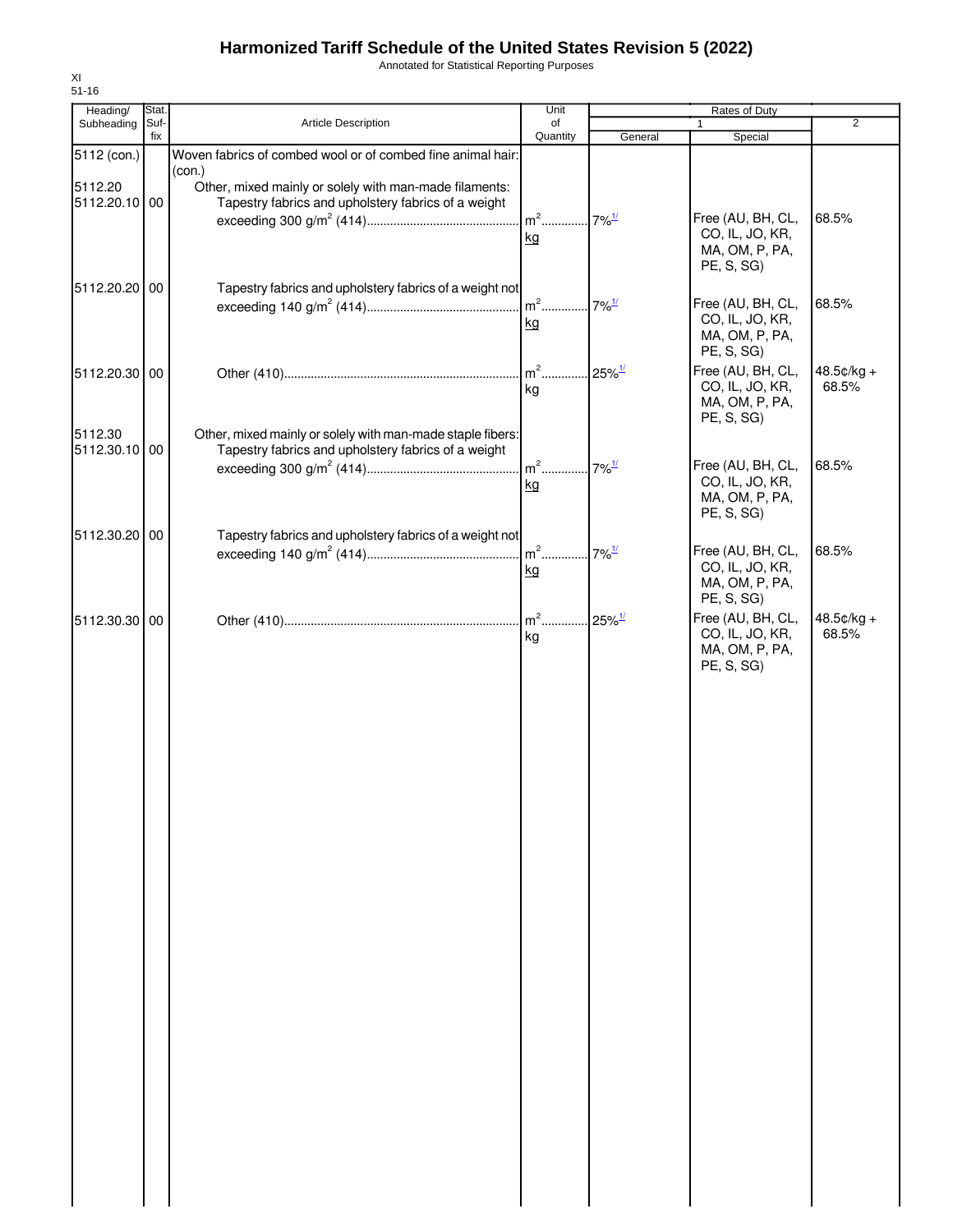Annotated for Statistical Reporting Purposes

| Heading/                 | Stat. |                                                                                        | Unit                                    | Rates of Duty          |                                                                                   |                |  |
|--------------------------|-------|----------------------------------------------------------------------------------------|-----------------------------------------|------------------------|-----------------------------------------------------------------------------------|----------------|--|
| Subheading               | Suf-  | Article Description                                                                    | of                                      |                        | 1                                                                                 | $\overline{2}$ |  |
| 5112 (con.)              | fix   | Woven fabrics of combed wool or of combed fine animal hair:                            | Quantity                                | General                | Special                                                                           |                |  |
|                          |       | (con.)                                                                                 |                                         |                        |                                                                                   |                |  |
| 5112.90<br>5112.90.30 00 |       | Other:<br>Containing 30 percent or more by weight of silk or silk                      | m <sup>2</sup> 6.9% <sup>1/</sup><br>kg |                        | Free (AU, BH, CL,<br>CO, IL, JO, KR,<br>MA, OM, P, PA,                            | 80%            |  |
| 5112.90.40 00            |       | Other:<br>Tapestry fabrics and upholstery fabrics of a weight                          | m <sup>2</sup> 7% <sup>1/</sup>         |                        | PE, S, SG)<br>Free (AU, BH, CL,                                                   | 68.5%          |  |
| 5112.90.50 00            |       | Tapestry fabrics and upholstery fabrics of a weight                                    | kg                                      |                        | CO, IL, JO, KR,<br>MA, OM, P, PA,<br>PE, S, SG)                                   |                |  |
|                          |       |                                                                                        | kg                                      |                        | Free (AU, BH, CL,<br>CO, IL, JO, KR,                                              | 68.5%          |  |
|                          |       |                                                                                        |                                         |                        | MA, OM, P, PA,<br>PE, S, SG)                                                      |                |  |
| 5112.90.90               |       |                                                                                        | .                                       | $25\%$ <sup>1/</sup>   | Free (AU, BH, CL,<br>CO, IL, JO, KR,<br>MA, OM, P, PA,<br>PE, S, SG)              | 68.5%          |  |
|                          | 10    | Mixed mainly or solely with cotton (410) m <sup>2</sup>                                | kg                                      |                        |                                                                                   |                |  |
|                          | 90    |                                                                                        | m <sup>2</sup><br>kg                    |                        |                                                                                   |                |  |
|                          |       | [5113.00.00   00   Woven fabrics of coarse animal hair or of horsehair  m <sup>2</sup> | kg                                      | $.2.7\%$ <sup>1/</sup> | Free (A, AU, BH, CL, 40%<br>CO, D, E, IL, JO,<br>KR, MA, OM, P,<br>PA, PE, S, SG) |                |  |
|                          |       |                                                                                        |                                         |                        |                                                                                   |                |  |
|                          |       |                                                                                        |                                         |                        |                                                                                   |                |  |
|                          |       |                                                                                        |                                         |                        |                                                                                   |                |  |
|                          |       |                                                                                        |                                         |                        |                                                                                   |                |  |
|                          |       |                                                                                        |                                         |                        |                                                                                   |                |  |
|                          |       |                                                                                        |                                         |                        |                                                                                   |                |  |
|                          |       |                                                                                        |                                         |                        |                                                                                   |                |  |
|                          |       |                                                                                        |                                         |                        |                                                                                   |                |  |
|                          |       |                                                                                        |                                         |                        |                                                                                   |                |  |
|                          |       |                                                                                        |                                         |                        |                                                                                   |                |  |